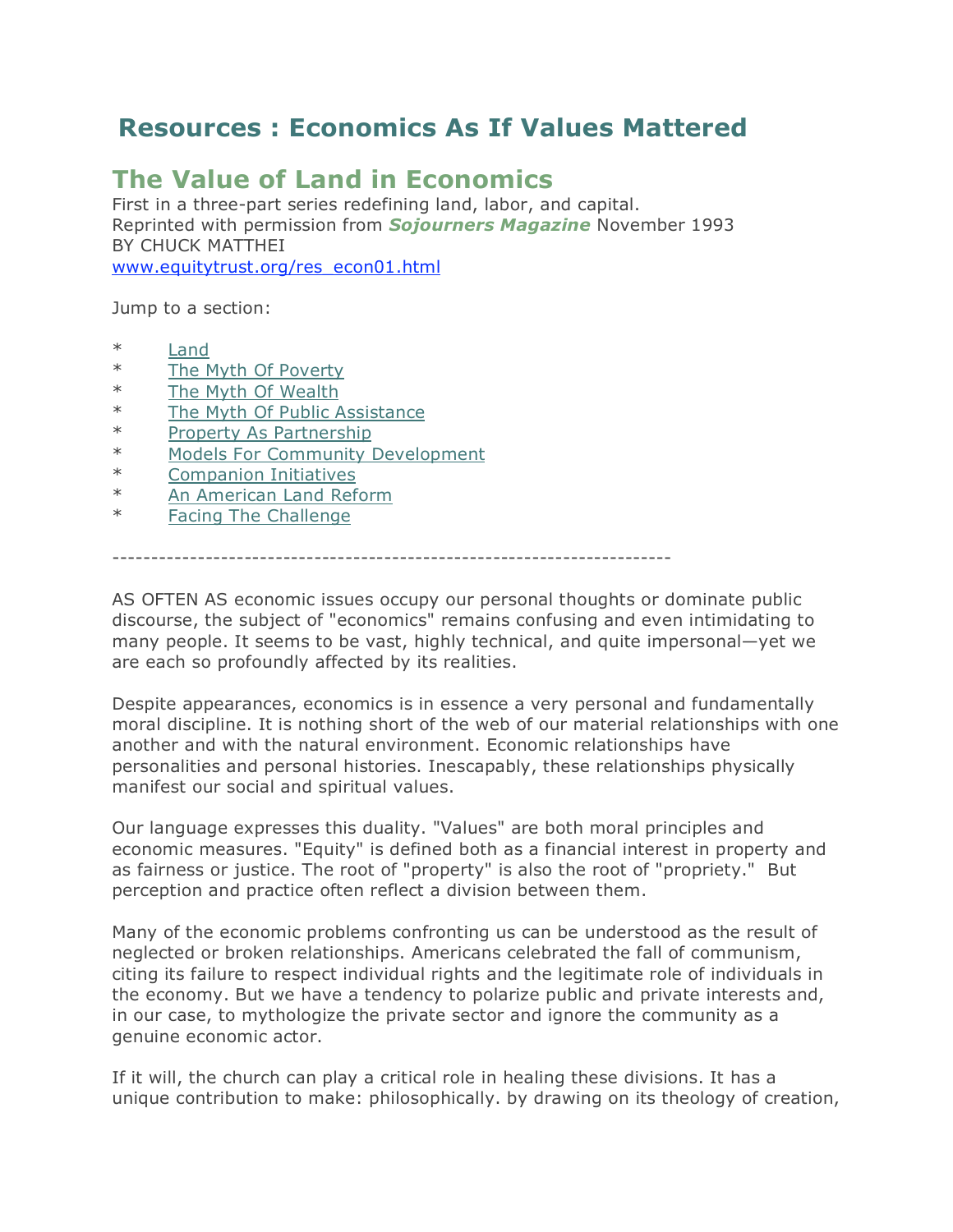its understanding of the individual in community, and its preferential option for the poor; practically, because it is the largest and most widespread nongovernmental institution and one of the few stable institutions in low-income communities.

The encyclicals and pastoral letters of recent years bear witness to the intellectual acuity and moral insight of church leaders. But by omission they also highlight a particular challenge. What's too often missing is a simple, straightforward discussion of' how individual Christians, parishes and other religious institutions should live their economic lives. What's needed is practical, faithful advice on the myriad economic decisions each of us must make: when and how to acquire, use, lease, or transfer real properly: where and on what terms to place investments: what employment structures, working conditions, and compensation scales to establish or advocate: and more.

In practice, the division of faith and finance is nearly as common within the church as it is outside. Some of these issues are complex, with real institutional and personal consequences: it's important to avoid oversimplification. Still, one cannot help remembering O.K. Chesterton's observation that our problem "is not that Christianity has been tried and found wanting, but that it has been found difficult and not tried." In this lime of rising need and diminishing charitable resources, the challenge of restoring the commonwealth is not only a matter of theological consistency, but may well be the only way to keep our social fabric from tearing apart.

The following is the first in a series of three articles reflecting on relationships along the three legs of the economic triangle—land, labor, and capital—from the perspective of a community development practitioner. They are by no means comprehensive, but they will offer an overview of several constructive new initiatives and serve as an invitation to readers to participate in such efforts. ------------------------------------------------------------------------

[return to top]

### **Land**

TRADITIONALLY, land is the first leg of the economic triangle. Even in a modem economy, it is the source of shelter, nourishment, and raw materials for production—and literally the common ground on which all social and economic activity takes place, all shaped the character of American society and. for many individuals, real property remains the greatest personal investment and economic asset.

Nevertheless, the most prominent domestic problem in the United States in the past decade was homelessness and the crisis of affordable housing. In the same period, tens of thousands of family fanners left the land, and an already troubled national economy was further burdened with nearly a trillion dollars in debt chat is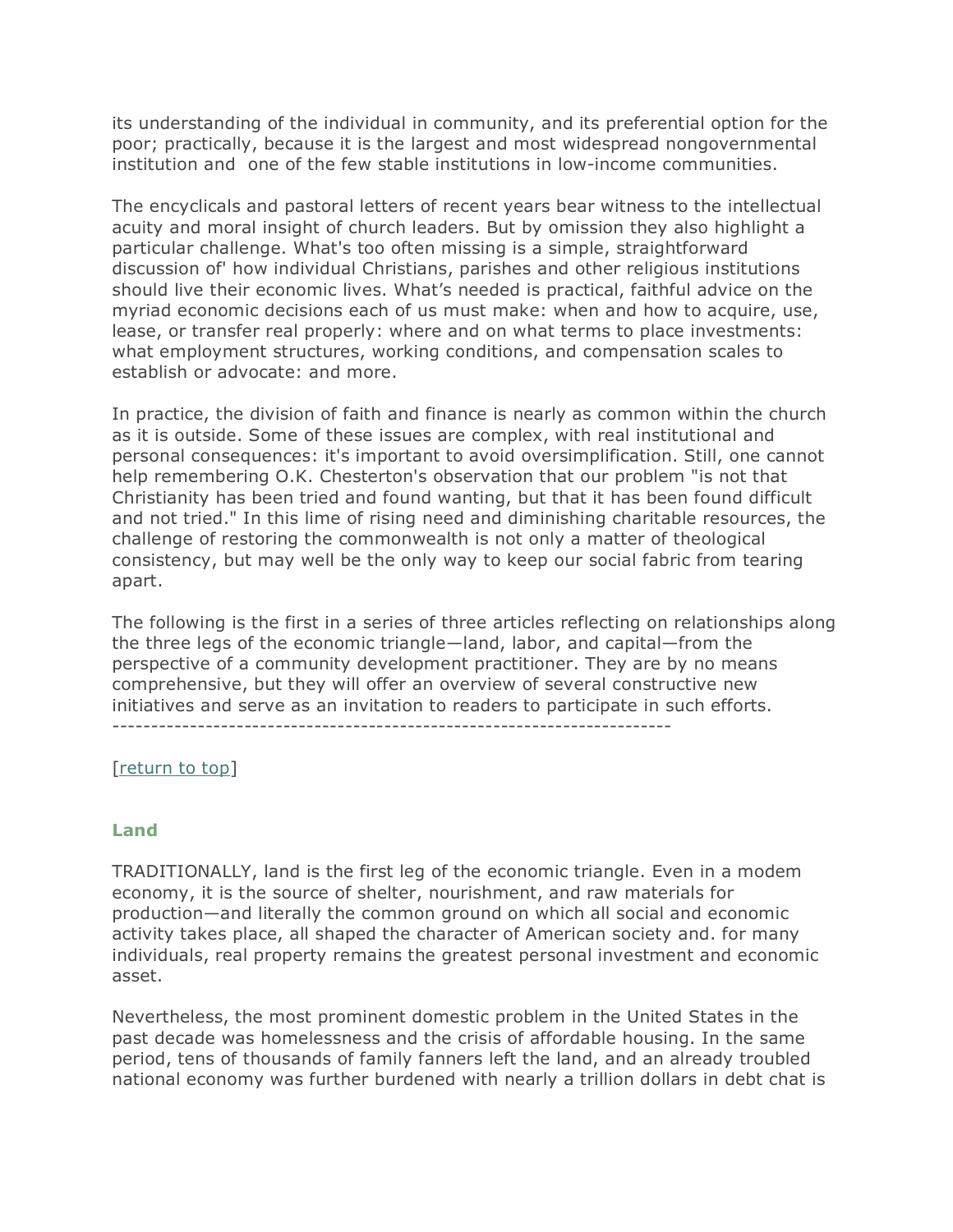significantly related to the involvement of Financial institutions in speculative real estate ventures.

Despite many good efforts, the problems still persist. In housing as in health care. The evidence is that conventional social welfare programs simply aren't working. The subsidies are inadequate and inefficient. Needs are growing faster than available resources, and political will is limited. But more fundamentally, conventional programs cannot ultimately succeed because they are based on false premises.

------------------------------------------------------------------------

[return to top]

# **The Myth Of Poverty**

THREE WIDESPREAD MYTHS distort popular perspectives on poverty. First is the "myth of poverty," or the tendency to judge the poor by their apparent deficiencies, ignoring very real economic capacities.

Most low-income people are renters. Before Mrs. M became one of the first homeowners in a new community land trust in Cincinnati, Ohio she was paying \$350 a month for a dilapidated apartment with a market value of less than \$15,000. Over her lifetime, with normal rent increases, she would have paid several hundred thousand dollars for a slum dwelling, far more than would have been required to purchase the same (or better) housing on conventional terms. In fact, many low-income families pay not only a higher percentage of income, but a greater total amount than many homeowners pay—with none of the same benefits.

Poverty is not simply a lack of income. Examine the economy of most low-income communities and you will find far more money flowing than one might suspect. The problem is that what flows in flows right back out: and that is a problem of ownership.

From small urban neighborhoods to large areas, one of the most common characteristics of low- income communities is a prevalence of absentee ownership that rivals any Third World country. These patterns may not represent our national average, but they are the circumstances of the poor and a root cause of their continuing poverty.

The poor need equity before subsidies.

------------------------------------------------------------------------

[return to top]

**The Myth Of Wealth**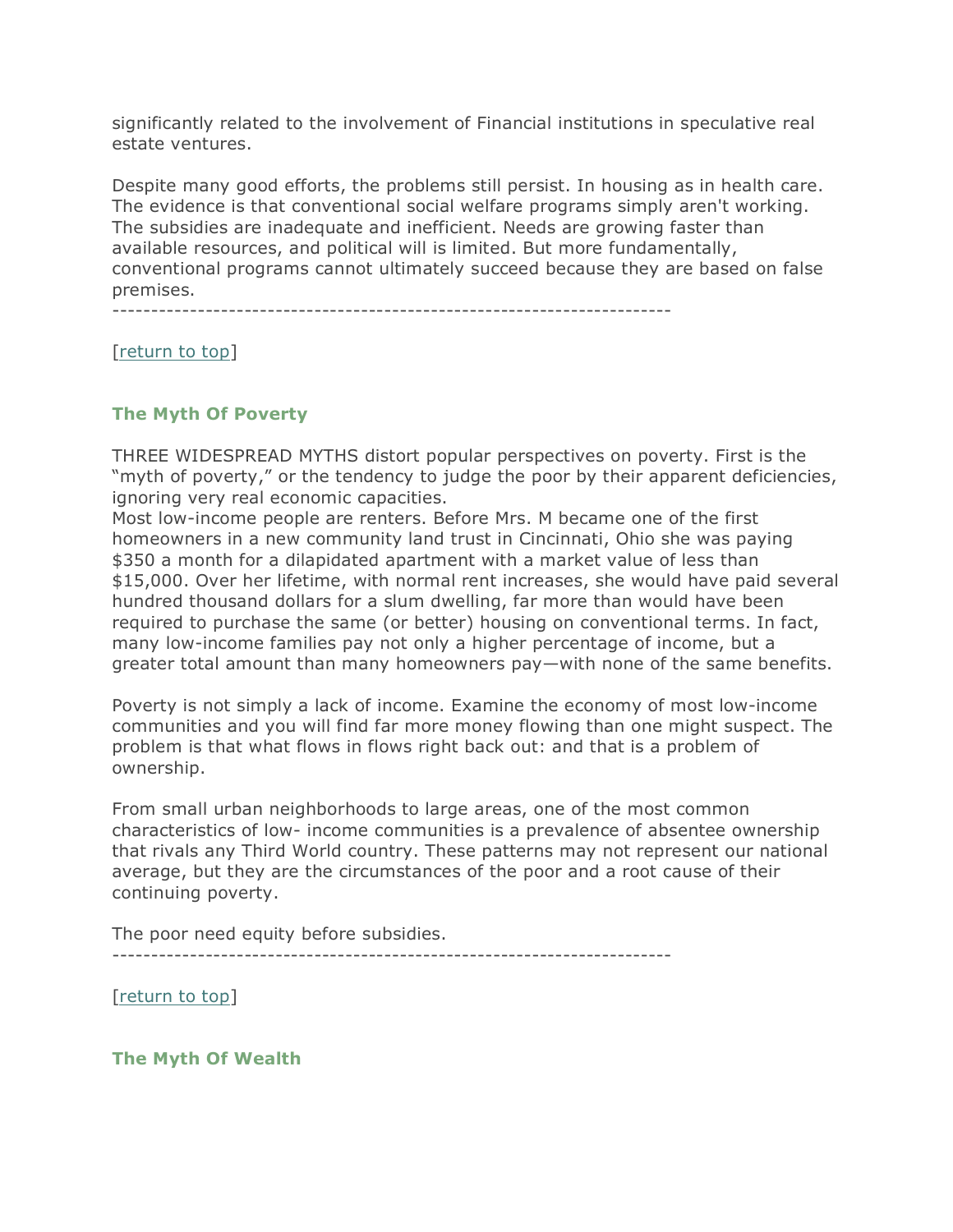NEXT IS THE "MYTH of wealth." which is very respectful of private initiatives and protective of private investment, but often ignores the social contribution to property value. When individuals purchase or improve properties, they create value. But when a city government installs a subway line, giving" another neighborhood the amenity of convenient transportation, that also adds value.

And when low-income ten ants organize to transform vacant lots into mini-parks or otherwise make their community more desirable, that too enhances property values. They themselves will receive no economic return for their investment and may inadvertently accelerate a process of gentrification that will displace them altogether.

The legal conception of property as a "bundle of rights" (air rights, development rights, timeshares etc.) has an economic corollary. Property value is a "bundle of values." It comes from many sources both individual and communal. And this realization may hold a key to solving our land and housing problems.

When we fail to measure the social contribution then we also fail to utilize the social increment in value, the "commonwealth." for the common good This is true when public funds are used to subsidize housing in the private market, and it has been true of the management of public timber, mineral, and grazing lands in the West and elsewhere. If private trustees or investment managers were so heedless they would be dismissed or held legally liable for breach of fiduciary duties. But we have become accustomed to the neglect of public interests.

------------------------------------------------------------------------

[return to top]

# **The Myth Of Public Assistance**

LAST IS THE "MYTH of public assistance." which portrays efforts to bridge the economic gap as a process of taking from those who have fairly earned and giving co those who have not (but probably should have). This characterization stigmatizes the poor and fosters resentment among the taxpaying public, creating a political climate in which appropriation levels will never be adequate.

Even more important, it reflects only a partial understanding (perhaps a willful blindness) of subsides in the housing market. In fact, while the poor receive some services through direct appropriations, a second set of indirect but very substantial subsidies are embodied in the tax code. It is significant that these subsidies are not even acknowledged as such: they are not subjected to annual review and renewal: and. in great disproportion, they benefit the wealthier sectors of society, not the poor.

If you ask a group of middle or upper-income homeowners. "How many of you live in subsidized housing?" no hands will be raised. But ask. "How many of you take advantage of the federal and state home mortgage interest deductions?" and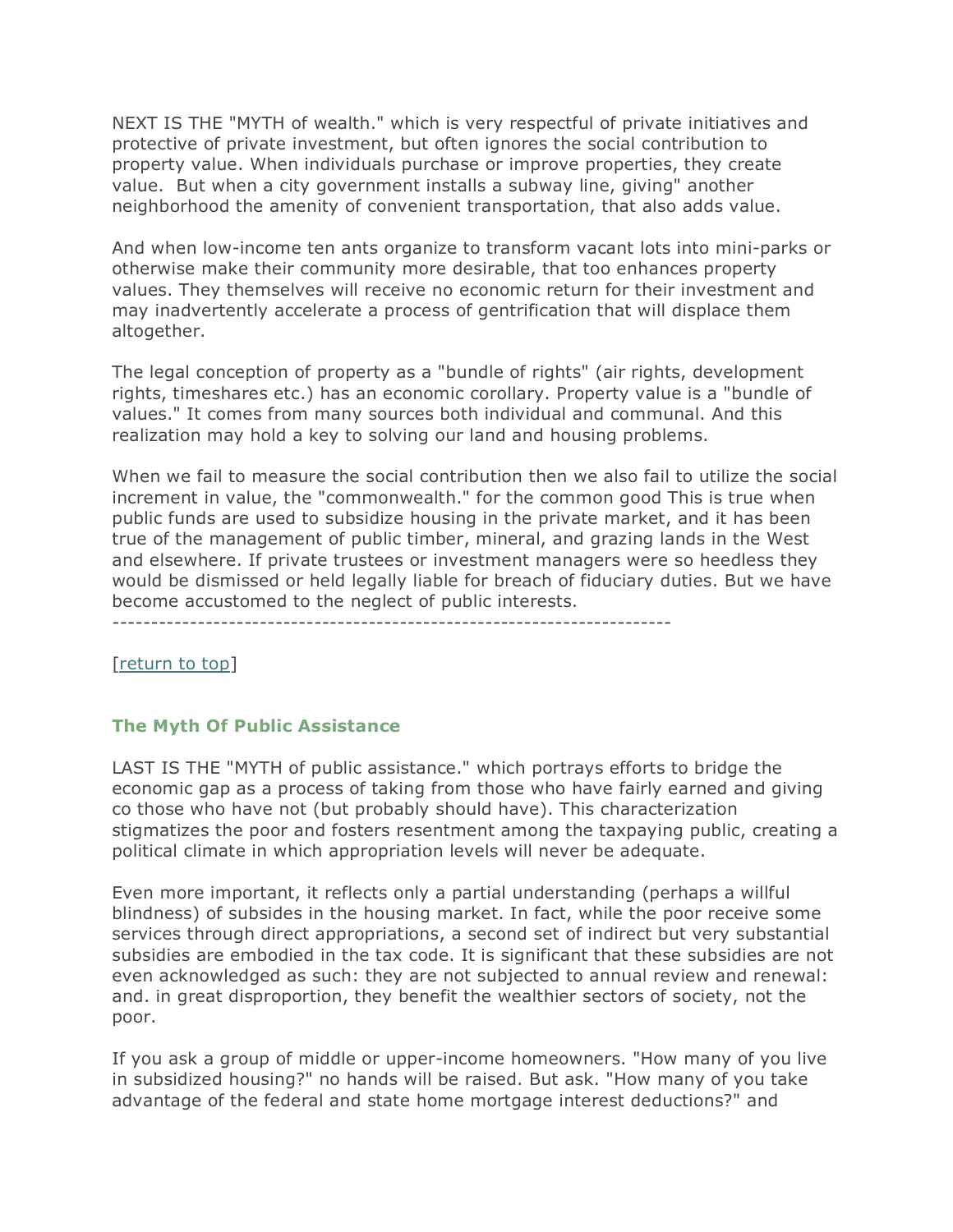virtually every hand will rise. Through this deduction alone, the federal treasury gives up several times as much each year as the total amount spent on housing assistance for the poor - and 80 percent of the financial benefit accrues to (he wealthiest fifth of the population. The rationale for this policy is the national commitment to helping every family realize the American Dream of home ownership. But this can hardly justify the deductions on million dollar homes, second homes, or equity loans unrelated to housing acquisition.

------------------------------------------------------------------------

[return to top]

### **Property As Partnership**

PROPERTY CAN never be wholly private or wholly public, but must be seen as a partnership between the individual and the community. This realization is implicit in the religious doctrine of stewardship or Gandhi's concept of trusteeship. "The Earth is the Lord's." It is not of our making and cannot be, in absolute terms, a private possession.

There is growing public awareness of the environmental dimension of land stewardship, but less attention to the social and economic implications. A halfcentury ago, the early environmentalist Aldo Leopold observed. "We abuse the land because we regard it as a commodity belonging to us. When we see land as a community to which we belong, we may begin to use it with love and respect." It is not only the land itself, but also the entire community that is affected. In this partnership, individuals have a legitimate economic interest; the community has a legitimate interest: and the original, essential value of the creation may be considered, in the spirit of the gospel, to be held in trust for the good of all and especially for the poor.

Historically, the church has affirmed the legitimacy of private ownership—but always qualified its affirmation by recognizing that the private interest is not singular or absolute and that there is a "social mortgage" on property. Our challenge is co give this principle a practical, personal application in a modem market economy.

------------------------------------------------------------------------

[return to top]

### **Models For Community Development**

A NUMBER OF community development practitioners are doing just that today. Perhaps the most distinctive of these new models, and the most deliberate in its delineation of individual and community interests and the relationship between them, is the community land trust (CLT).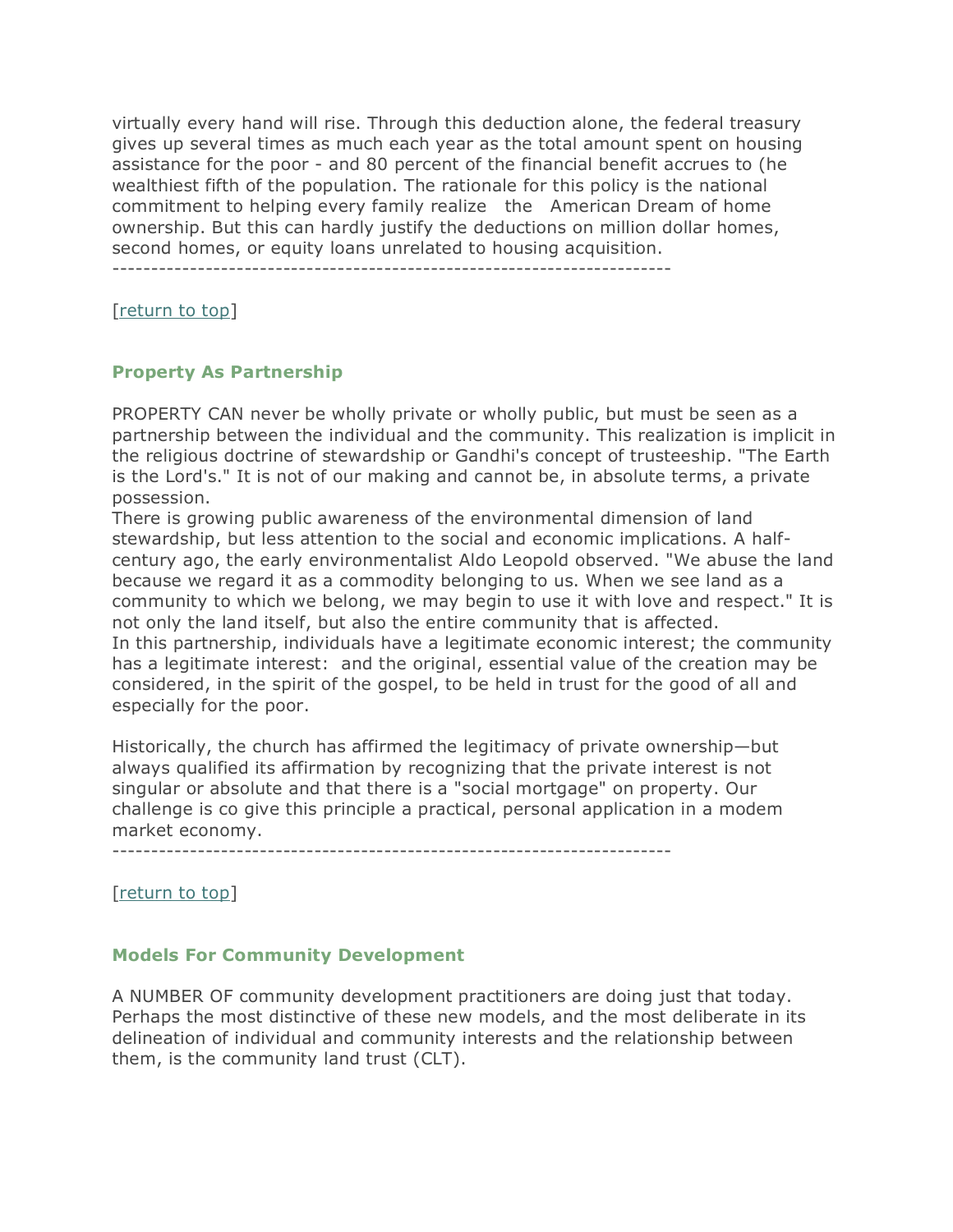CLTs are democratically structured, nonprofit corporations that own land and make it available to individuals and organizations for residential, commercial, agricultural, public service, or other appropriate purposes. Occupants may own the buildings and other improvements they make on the land, and a lease agreement defines the relationship and the rights and responsibilities of each party.

Through a CLT, individuals gain the essential benefits of ownership: lifetime security and a legacy for their heirs, as long as they will actually use the land: and fair equity for their personal investment of capital and labor. But the community democratizes access, protecting itself from the effects of absentee ownership and monopolization; it has a stronger voice in planning decisions. And it reserves subsidies and the social appreciation in land value for multi generational benefit.

In different ways, public and private interests are also balanced by limited equity cooperatives (in which every resident owns a share but the transfer value is limited to preserve affordability) and mutual housing associations MHAs, which are resident controlled, not-for-profit housing corporations), and by deed restrictions, "sleeping" mortgages, and other legal and financial devices.

Many of these techniques can be used in combination with one another. For example, it is common for a CLT to hold land on which a group of families own their building as a limited equity coop.

These models can be applied in cities, towns, and rural areas. Over the past 15 years, there has been dramatic growth in the number of such organizations. The scale of their development activity, and the breadth of popular and institutional support. In important ways, they bridge traditional political divisions. On the one hand, they are cost-effective and create opportunities for individual homeownership: on the other, they give low-income communities security, economic power, and greater control over their own destinies.

For churches in particular, these efforts have both practical appeal and spiritual affinity. From the outset, churches have provided facilities, board and staff members, volunteers, and substantial amounts of investment capital. For example:

\* The West End Alliance of Ministers and Ministries initiated the development of the Community Land Coop of Cincinnati (a CLT): black and white churches joined together to establish the Time of Jubilee CLT in Syracuse, New York.

\* The Untied Methodist Church sponsored a pastor/organizer to work with developing CLTs in Atlanta, Georgia: the Catholic archdiocese in New York City assigned personnel to the sweat equity homesteading projects of the RAIN CLT.

The Dominican Sisters of the Sick Poor donated property in Ohio and have now offered to donate land adjacent to their motherhouse in Ossining, New York.

------------------------------------------------------------------------

[return to top]

**Companion Initiatives**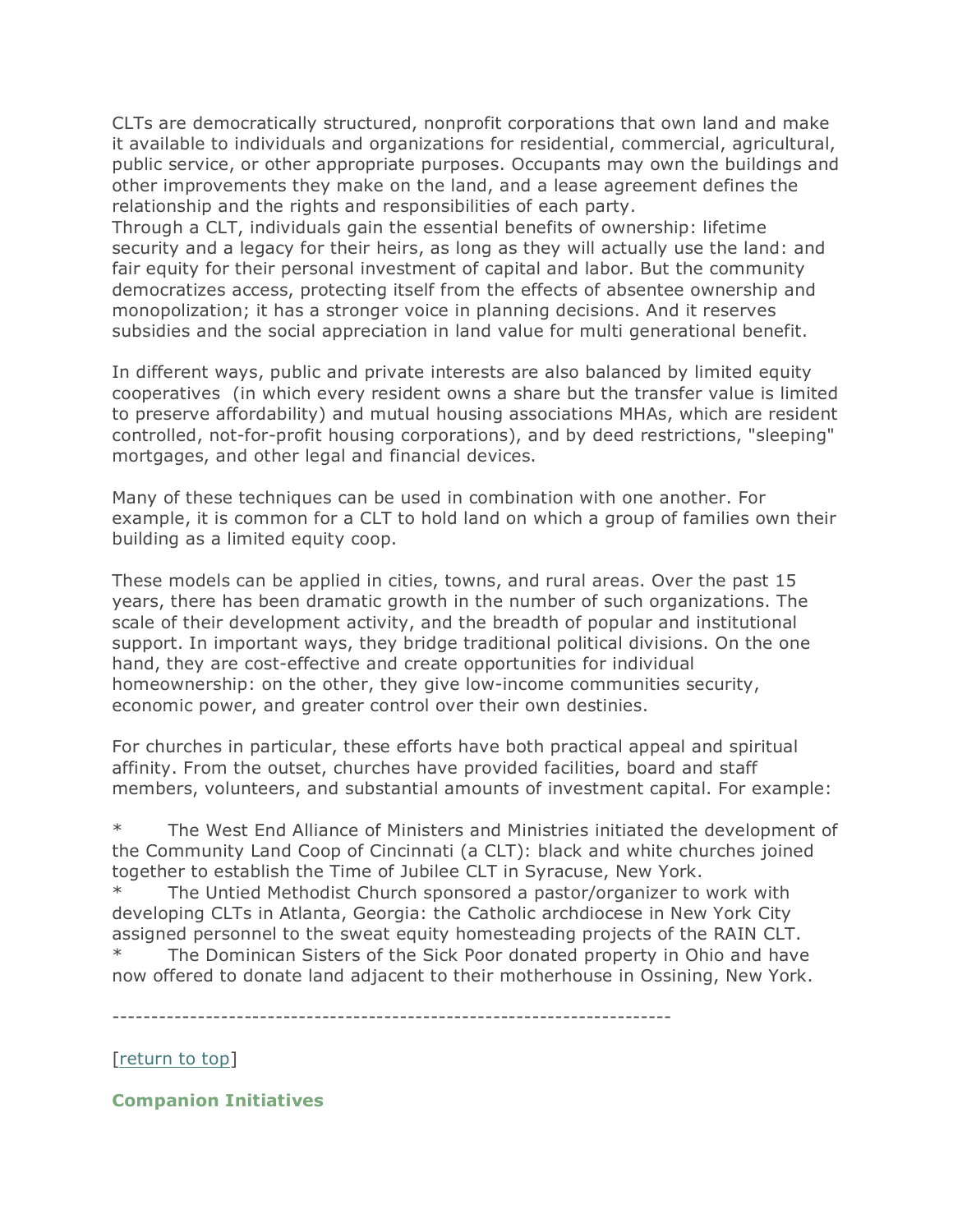There are now more than 100 CLTs across the country, and many individual coops or MHAs. Yet their numbers are still limited and most of this development takes place in low-income communities where the need is most urgent and where these models have obvious advantages over conventional marker or public sector options.

Companion programs are now needed engages socially concerned property owners in every geographical and economic sector, to make it clear that the social mortgage is not a form of "second class ownership for the poor" but rather, a guiding principle for an equitable market. The new Equity Trust Fund (see box below) is designed to be a vehicle for this commitment. It invites gifts from the social appreciation in proper value and gifts of property to be used to meet the needs of those who are disenfranchised or disadvantaged by the same market that gives current owners a windfall profit.

The Equity Trust Fund is unique. There are many conservation organizations that solicit land gifts, but this pro gram addresses human needs as well. It does draw inspiration, however, from the Bhoodan/Gramdan ("land gift/village gift") movement of Gandhi's successor. Vinoba Bhave and Javaprakash Narayan in India in the 1950s. While that effort failed co meet its ambitious goal of providing for poor landless peasants. It did redistribute more than a million acres, achieving more than any government program.

The purposes of the Equity Trust Fund are educational and political, as well as financial. It is designed to focus public attention on basic questions of property and equity as participants go beyond traditional charity to reform their own economic relationships.

Of course, CLTs and Equity Pledges alone cannot equal the volume of need, but they can play a role in developing a political constituency for properly reform. In Gandhi's conception, social change has three dimensions: personal commitment, the "constructive program," and political campaigns. CLTs. coops. MHAs—this emerging "third path" between the strictly public and private—represent our constructive program.

The Equity Trust Fund offers individuals and institutions an opportunity to express the values that underlie these efforts and to demonstrate the will to make the personal changes that meaningful political reform will require. For religious persons, it effectively combines practical economic action with prophetic witness.

[return to top]

## **An American Land Reform**

LAND REFORM in the United States will not take the same forms as in the Third World, but land reform is what we need. It should not be seen as a confiscatory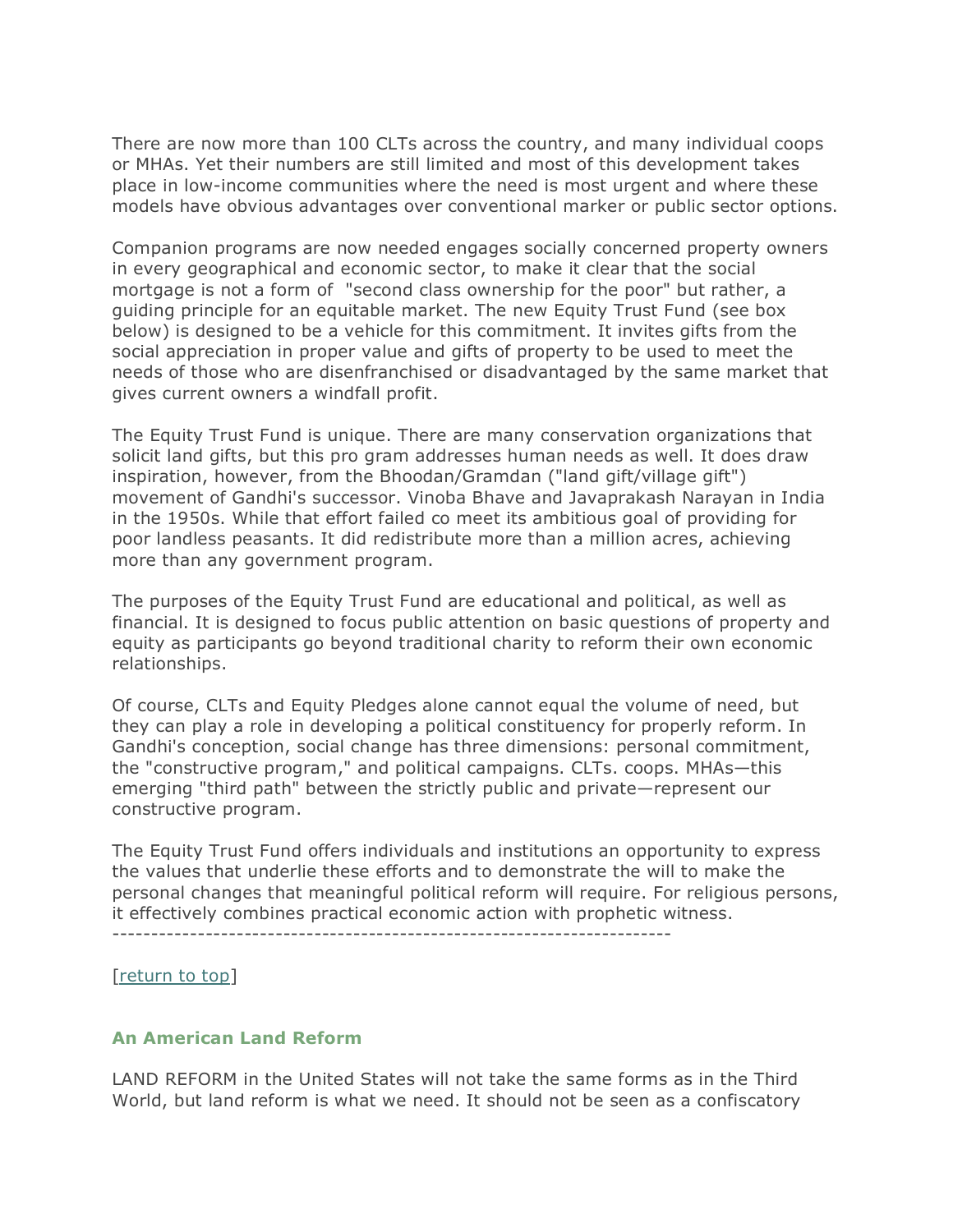program but rather, one that reflects renewed respect for one another and a new regard for equity in the economic relationship between individuals and communities.

Three principles should guide the development of a platform for reform. First, public contributions should be treated as long-term investments for the common good. Second, the poor should be able to make full use of their assets. And third, the playing field should be leveled so that all have the same opportunities, and preferential subsides are allocated to those who genuinely need them.

Conventional land and housing programs are constrained by budget limits that may well be a permanent feature of our political economy. But many reform measures need not be costly, and some will actually increase revenues or reduce the demand for future spending.

Appropriations can be used much more efficiently if they are allocated on a priority basis to projects that ensure long-term affordability.

Tax-default properties and the inventories from failed banks and S<&Ls should be placed in land trusts, with only buildings sold. And long-term lease fees used to recoup the public investment.

\* The flow of investment capital could be increased by encouraging public and private pension funds, ensuring liquidity to give community development funds greater access to institutional assets, and applying the Community Reinvestment Act to insurance companies and even charitable institutions.

Tenants and community trusts should have a first right of refusal for the purchase of rental properties and properties that have received public subsidies, as is true for housing in Washington. D.C., mobile home parks in Massachusetts, and farmland in Vermont.

Tax reforms should be pursued, including capping mortgage-interest deductions (or relating them to the percentage of income paid for housing) and legislating more progressive capital gains and property taxes.

------------------------------------------------------------------------

# [return to top]

# **Facing The Challenge**

THESE ARE BUT A FEW of the measures that might be included in an American land reform agenda. They reflect the moral imperative to help first those in greatest need. But this would not be a "poor people's policy." Rather, it would be an inclusive effort to establish a socially, as well as environmentally responsible land ethic and more equitable market.

It is interesting that in the current national debate on health care, an unusual degree of consensus has emerged chat the private market alone cannot solve the problems, traditional subsidy programs are financially ruinous, and structural reform of some kind is required, in the previous years during which homelessness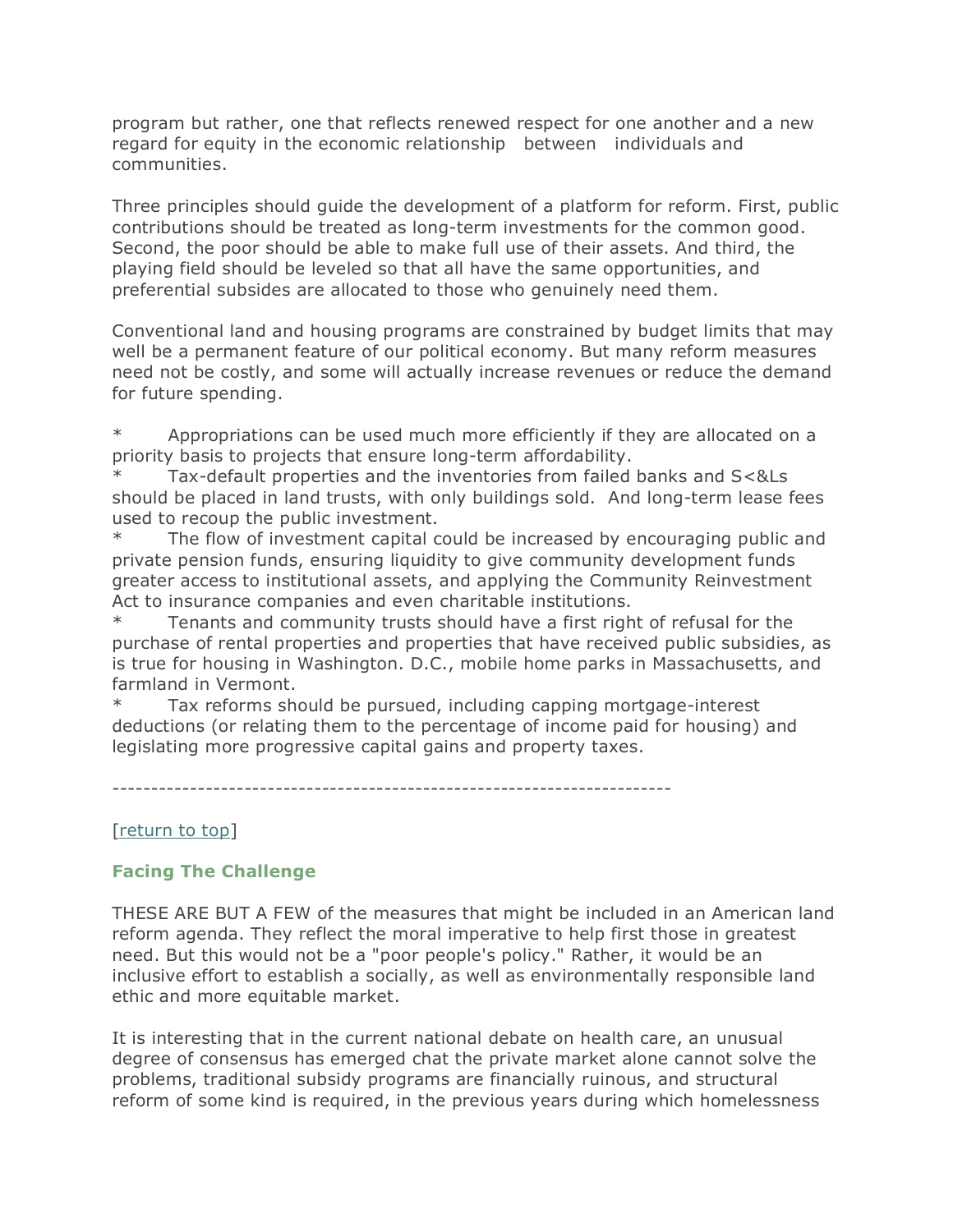and the housing crisis were in the spotlight of national concern, no similar call for structural reform was heard.

Property is both a very basic issue and perhaps' the most controversial. Genuine reform will be a very difficult challenge. Nevertheless, as both social and environmental problems related to land continue to mount and resources dwindle, it will become clear to more and more people that we have only four alternatives. We can ignore these problems and suffer the terrible social and economic consequences of that neglect. We can continue subsidizing the private market, generation after generation, at ever-higher levels of spending. We can expand the public housing sector, which, though it provides an important service, offers only a limited range of housing benefits to residents and meets considerable resistance in many communities. Or, finally, we can renew the covenant between the individual, the community, and the land on which both depend - and embark together on the path of economic reform.

For some, this process will bring new opportunities. From others, it will also ask for sacrifices. It is appropriate - and perhaps even necessary - that the initiative be taken by people of faith. As the French philosopher Albert Camus said in response to a question from a group of Dominicans, what the world expects of Christians today is that they "speak out clearly and pay up personally."

# **Resources : Economics As If Values Mattered**

# **Faith and Finance**

Second in a three-part series redefining land, labor, and capital. Reprinted with permission from *Sojourners Magazine* December 1993 BY CHUCK MATTHEI www.equitytrust.org/res\_econ02.html

------------------------------------------------------------------------

BENEATH ALL OF THE EMBOSSED certificates deposit books, and daily market reports, investments are human relationships. Capital, after all, represents labor and land. and whether it is accumulated from wages or donations, rents or product sales, inheritance or other unearned income, we might appropriately ask three questions: With whom are we called to enter into economic relationship? What is the purpose or intended product? Are the interests of the parties fairly balanced? In other words, who should have use of our money and what should be their obligation to us and our claim upon them?

In the religious community in recent years, there has been steadily growing interest in "socially responsible investment." From the share- holder resolutions of the Sisters of Loretto (dubbed "The Stinging Nuns" by Time) against the health and safety practices of the Blue Diamond Coal Company, to the South Africa divestment campaigns, to various attempts at screening out weapons producers major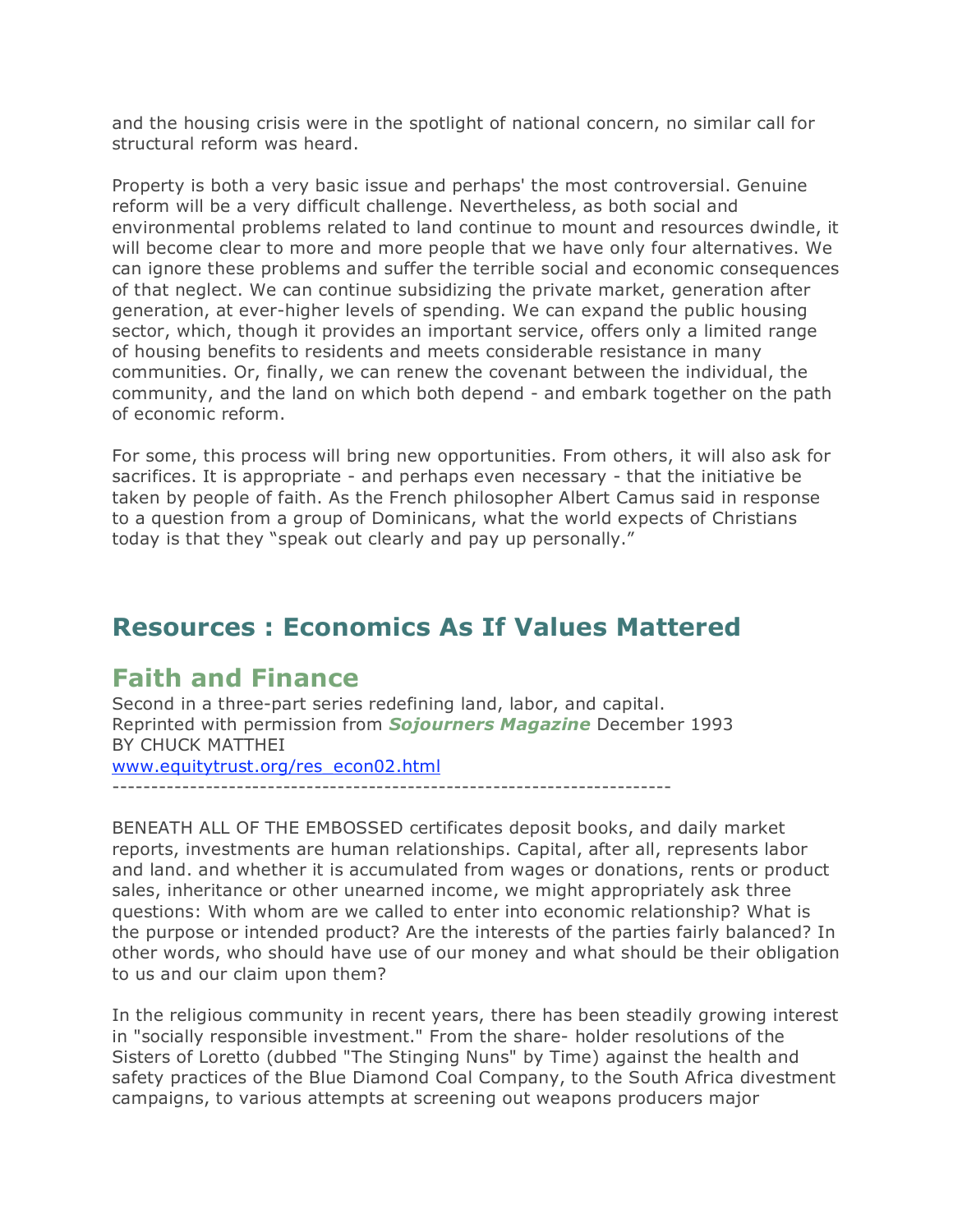polluters, and alcohol and tobacco companies - and affirmatively selecting companies with fair labor practices or environmental sensitivity - hundreds of religious institutions and many parishioner are trying to integrate faith and finance.

There is a social mortgage on capital, resulting in the need for economic initiatives that can effect a just distribution of equity and earnings. Within the spectrum of social investment activity, "community investments" are the best reflection of gospel priorities. Community investments target resources to the poor: meet urgent needs for housing, employment, and essential services: and support structural change in the economies of low-income communities-objectives that are difficult, if not impossible, to achieve through conventional securities. Moreover, community investments compare well with many conventional options and, thoughtfully chosen, can be a responsible course for any investor.

[return to top]

# **Community Investment Options**

FOR MOST PEOPLE, investment decisions begin with opening a bank account. It's not always easy to choose the most responsible institution, but you can review a bank's CRA File (the federal Community Reinvestment Act requires banks to provide a measure of service to the communities from which they draw capital), talk with bank officers, and, perhaps most helpful, ask community development organizations about their actual experiences with local banks.

There are a small number of community development banks that welcome nonresident deposits. Best known are the South Shore Bank, which since 1970 has been dedicated to revitalizing a neighborhood on Chicago's South Side, and the newer Community Capital Bunk. in Brooklyn, New York. The Elkhorn bank established in Arkansas by South Shore was the original model for the Clinton administration's pending Community Development Banking and Financial Institutions Act.

Among conventional institutions, Vermont National Bank's Socially Responsible Banking Fund is the most innovativeinitiative. Any depositor may participate, and the bank is committed to using all designated deposits in or near Vermont for affordable housing, family farms, small businesses, and environmental conservation.

In a relatively short time, the SRB Fund has grown to more than S60 million. Last year, in the difficult climate of continuing recession, the bank would have recorded a decline in overall deposits except for the unique appeal of this program. And though some initially feared that community investment might be riskier and less profitable than conventional lending, the SRB Fund had the lowest delinquency rate of any department in the bank.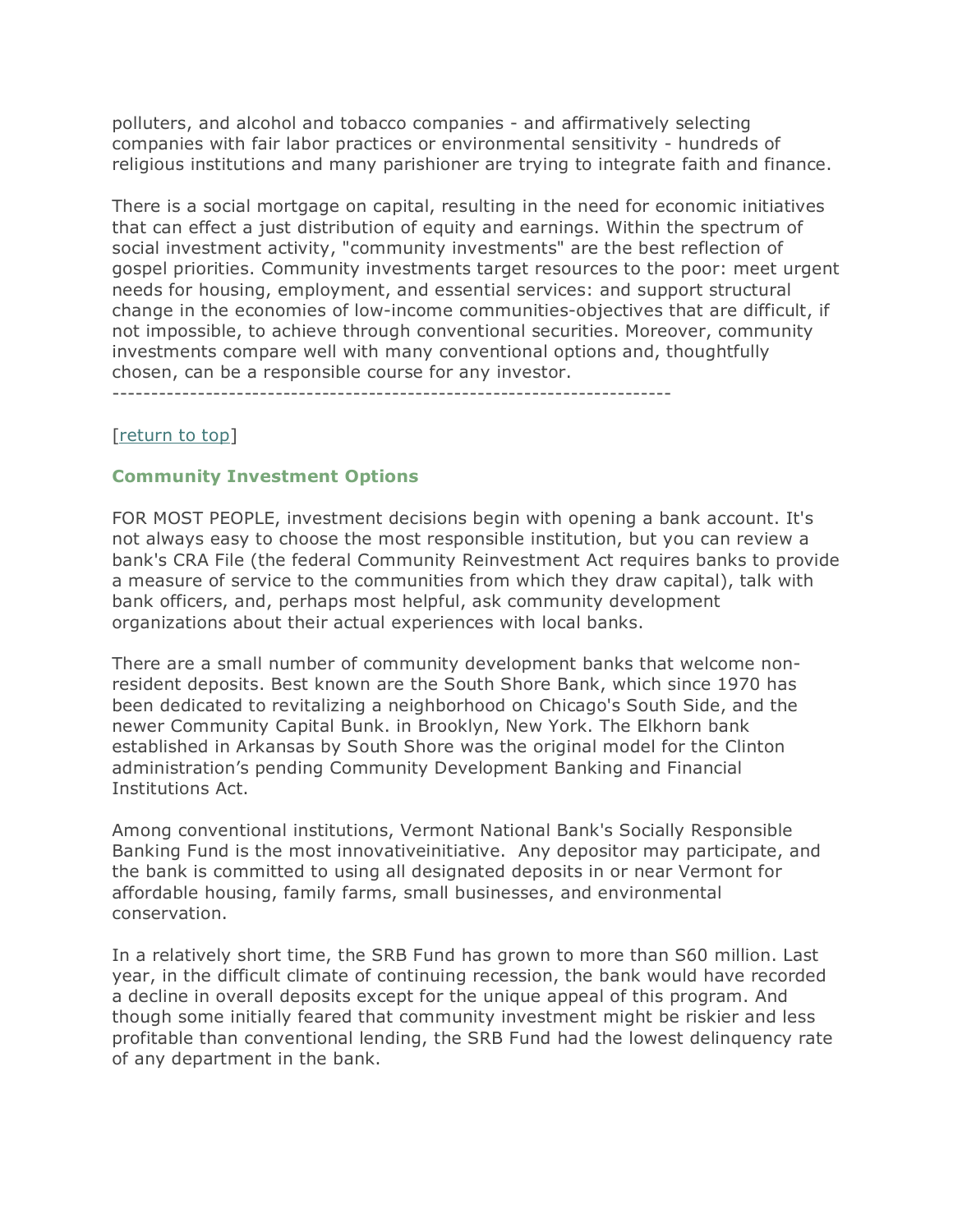Most low-income communities are poorly served by banks, and some not at all. But in 300 communities across the country, community development credit unions (CDCUs) provide basic consumer banking services. All credit unions are financial cooperatives, owned and controlled by their members. Unlike parish, workplace, and other traditional credit unions, however, CDCUs are defined by the geography of a low-income continuity and are allowed to accept non-member deposits to bring additional resources into under-capitalized areas.

According to the National Federation of Community Development Credit Unions, based in New York City, CDCUs currently manage more than S500 million in deposits. The federation will direct potential investors to individual credit unions, and it also manages a central fund to enable large investors, through a single investment, to channel funds to many CDCUs.

BOTH COMMUNITY development banks and credit unions are chartered and regulated financial institutions that offer a full range of savings, checking, certificates of deposit, and other options, with the protection of federal (or state) deposit insurance. Community development loan funds (CDLFs), on the other hand, are non-profit corporations that fulfill their charitable purposes through the activity of borrowing and lending.

CDLFs are distinguished by their ability to commit 100 percent of the capital under management to community development, by their flexibility, and by their analysis of poverty and philosophy of development. From the outset, the movement has set for itself a three-fold mission: 1) to assist those who need capital in meeting their immediate needs and changing the patterns of ownership that perpetuate their poverty; 2) to engage those who have capital in reflection on the origins and social responsibilities of wealth: and 3) to challenge those who manage capital to recognize the credit- worthiness of the poor and allocate resources more equitably.

Most CDLFs serve metropolitan areas or states: several are regional or national in scope. They solicit loans from many individual and institutional investors, on terms set by the investors within parameters established by the fund. The money is pooled and used to finance a broad spectrum of community development and service programs, including community land trusts, worker-owned businesses, soup kitchens, health clinics, and day-care centers.

The National Association of Community Development Loan Funds in Philadelphia counts 44 member funds, with others in development. Together they have placed more than S135 million in project loans throughout the United States. The association provides training and technical support, and administers a program of peer reviews or self-regulation. Its central fund also enables large investors and donors to distribute loans and equity capital among member funds. The Episcopal Church has made a S1.6 million Investment in the central fund, several charitable foundations have provided large loans, and Citibank recently made a \$1.1 million equity grant.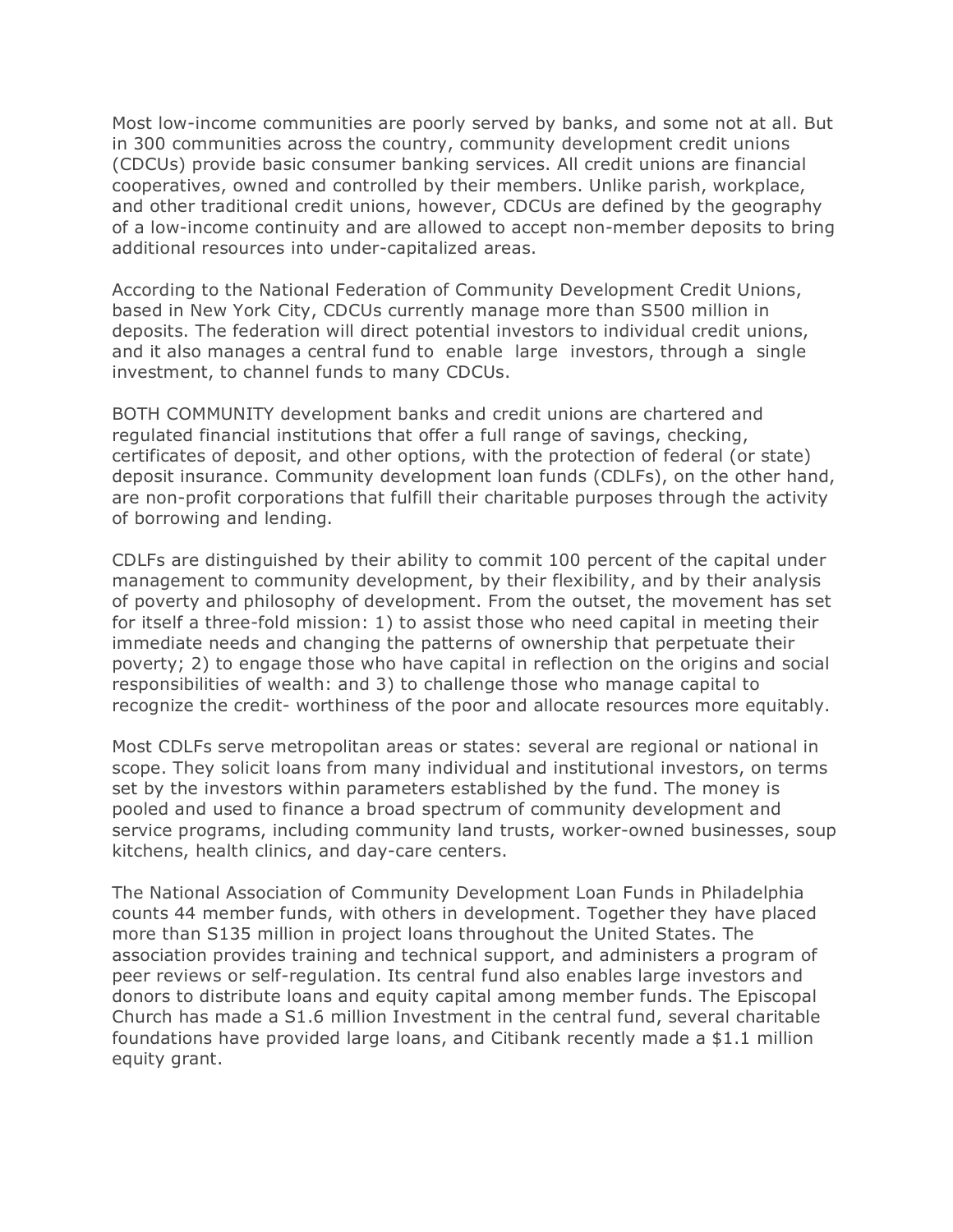In addition to these institutions, there are other business development and microenterprise funds affiliated with the Association for Enterprise Development, and a variety of additional community investment programs. Together they offer a broad spectrum of opportunities for conscientious investors, and many will utilize a combination of investment vehicles.

# [return to top]

# **Social Impact And Financial Performance**

EVEN MODEST INVESTMENTS can have considerable impact. To date, loans made by NACDLF members alone have been responsible for the development of more than 18,000 units of affordable housing, the creation or preservation of more than 4,000 jobs, and vital services for many thousands more.

In some cases a fund will provide all of the financing for the first project of a young organization; in others, it will be the "missing piece" of a much larger financial package. NACDLF members' loans have leveraged at a rate of more than 10:1—but even more significant, more than 2,000 loans have gone to first-time borrowers, both organizations and individuals, who had nowhere else to turn, but now have a credit history and a record of real economic and personal achievement.

Perhaps the most important contribution of a community development lender is this catalytic effect on other institutions. The New Hampshire Community Loan Fund's (NHCLF) first loan, for example, went to a small group of low-income families who were threatened with displacement by the pending sale of their mobile home park. They had neither the security of owners nor the legal protection of tenants.

NHCLF established a co-op conversion program, offering a combination of community organizing, technical assistance and financing to mobile home parks throughout the state. Over time, the success of these efforts persuaded several banks and the state housing finance agency to alter their policies and extend mortgage loans—and the state legislature passed a bill giving mobile homeowners a first-right-of-refusal before their parks can be sold to any other party.

The financial performance of community investment institutions has been equally impressive. NACDLF members report loan losses of approximately one-half of 1 percent, with investors protected by loss reserves and the funds' equity. Community development banks and credit unions typically perform better than industry averages. Of course, care must be exercised in the selection of an intermediary, and community investments are not the most lucrative options in the financial markets, but there should no longer be any doubt that they can be a prudent - and faithful - commitment.

------------------------------------------------------------------------

[return to top]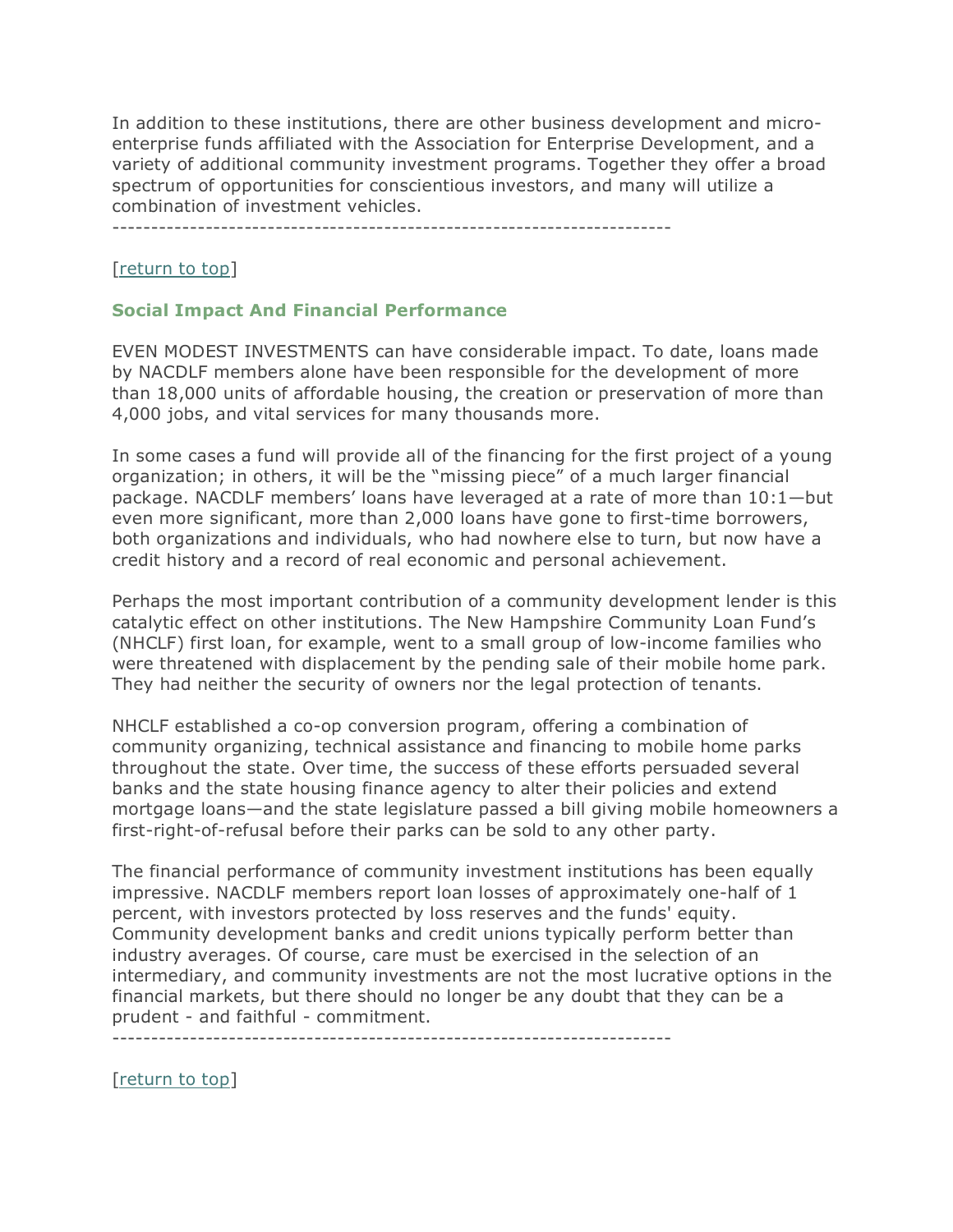## **Mobilizing Religious Commitment**

THE EARLY FORAYS OF the churches into community investment in the 1960s produced mixed results and some substantial loan losses. The lesson of that experience is the value of qualified intermediaries.

A qualified intermediary has already assembled a staff, board, committees, and consultants with the necessary mixture of social concern and financial skills. It assumes responsibility for evaluating applications and negotiating, documenting, managing, and monitoring project loans. In most cases, the investor's legal claim is on the entire portfolio of the intermediary, and you are not dependent on the individual performance of the projects you support. When needed, the intermediary will provide or locate technical assistance for the project.

As new models and a new generation of intermediaries began to emerge in the late 1970s and early '8Os, religious institutions and representatives did play a central role - and they still do. The Boston Community Loan Fund was initiated by Old south Church, a United Church of Christ congregation, reaching out to other denominations and secular organizations in a broadly ecumenical effort. The New Mexico Community Loan Fund was sponsored by the New Mexico Council of Churches and the Catholic Diocese of Las Cruces. And religious investors provided a substantial portion of the initial capital for virtually all of the new institutions, with Catholic orders of women often in the lead.

The process of proposing, debating. and implementing community investment commitments with your own board of trustees can be enlightening, enlivening, and also quite challenging. Make sure that you bridge the common gap between social justice and investment committees, and include financial decision makers in the process from the outset. Use community investment practitioners as advisors to review practical experiences and relevant precedents. Ask for a detailed description of the percentage allocations and performance of each type of security in your current portfolio, as the basis for accurate comparison—and then establish clear principles, specific criteria, and an appropriate percentage for community investments.

Most important, use the process of investment planning as an opportunity to renew and enlarge the faith of your community. Though a serious business decision, the commitment to community investment is also an opportunity for reflection on the relevance of the gospels in modem life. It is an occasion for evangelization—a decision that not only applies to institutional resources but may inspire many individual members as well.

When Rev. Douglas Theuner was called to be the Episcopal bishop of New Hampshire, he initiated a relationship with the New Hampshire Community Loan Fund. First he made an investment from the bishop's discretionary fund. and then he went to the trustees of the diocese to propose a much larger investment from the resources in their stewardship. He and his wife have made a personal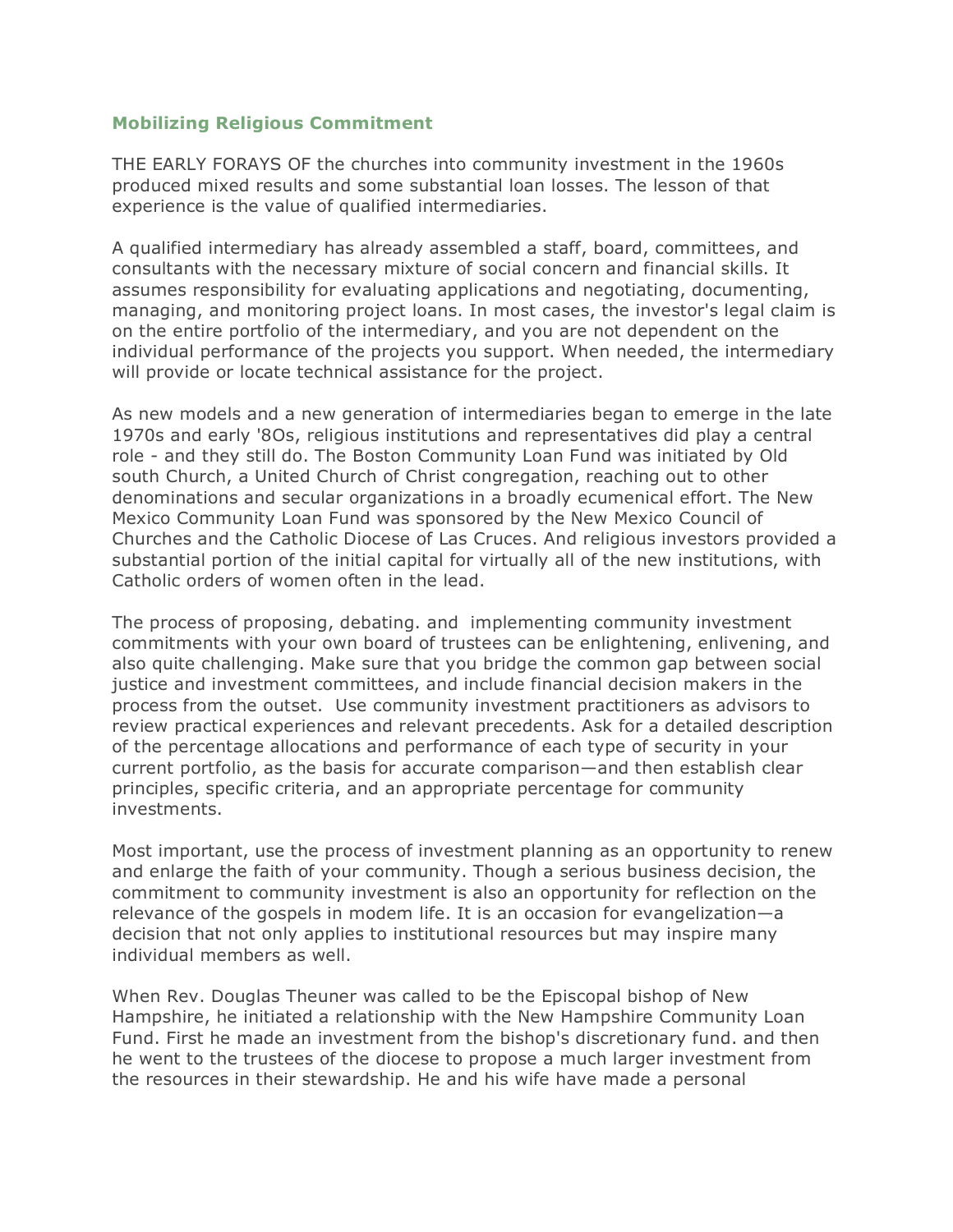investment, and now he is convening a series of meetings in all of the regions of the diocese to encourage the participation of individual parishes and parishioners.

Similarly, the leadership conferences of Catholic religious orders in the New England area launched a collaborative investment program in law-income housing, using the services of an established intermediary. Individual orders can determine the amounts and terms of their investments: a steering committee establishes the social criteria and priorities; and the intermediary performs the financial evaluation and manages the loans. The program was announced in what some would call a prayer service and others might call a political demonstration in City Hall Plaza in Boston, and news of the event immediately brought inquiries from numerous individuals and other religious organizations.

------------------------------------------------------------------------

#### [return to top]

### **Anticipating Reservations**

THERE ARE NOW many good examples, but one can still expect some hesitation in response to a community investment proposal. Virtually everyone will ac knowledge the potential social benefits, but many trustees will be concerned about financial issues—and perhaps even their legal ability lo take this action.

Individuals are free to make any investments they choose, but trustees have specific legal and fiduciary responsibilities in their management of corporate assets. In a legal memorandum prepared for the Episcopal Church, however, New York attorney William McKeown concludes that community investments are permissible. He says, in part "...Charitable purposes, and particularly religious purposes, are not as readily measured in monetary terms as commercial or business purposes are. The law recognizes this fact: "...A charity's governing board must manage the assets o an ongoing enterprise in order to carry out its purposes, not merely to conserve assets and generate income."

Traditionally, investors and investment managers are concerned about risk, return, and liquidity: preserving wealth, deriving income, and maintaining sufficient flexibility to meet changing personal needs or take advantage of new market opportunities. The practical relevance of these considerations is obvious, but Christian tradition offers unique perspectives and may impose unique criteria.

All investments involve some element of risk. Each intermediary or project must be evaluated realistically and the portfolio balanced carefully. But it is a mistake to assume that community investments are inherently riskier than conventional investments, if they are properly packaged, they may be just as secure, and sometimes even more so. The record briefly cited above bears witness - as does the fact that most of the dramatic losses in the Savings & Loan and banking industries in recent years have come at the upper end of the market.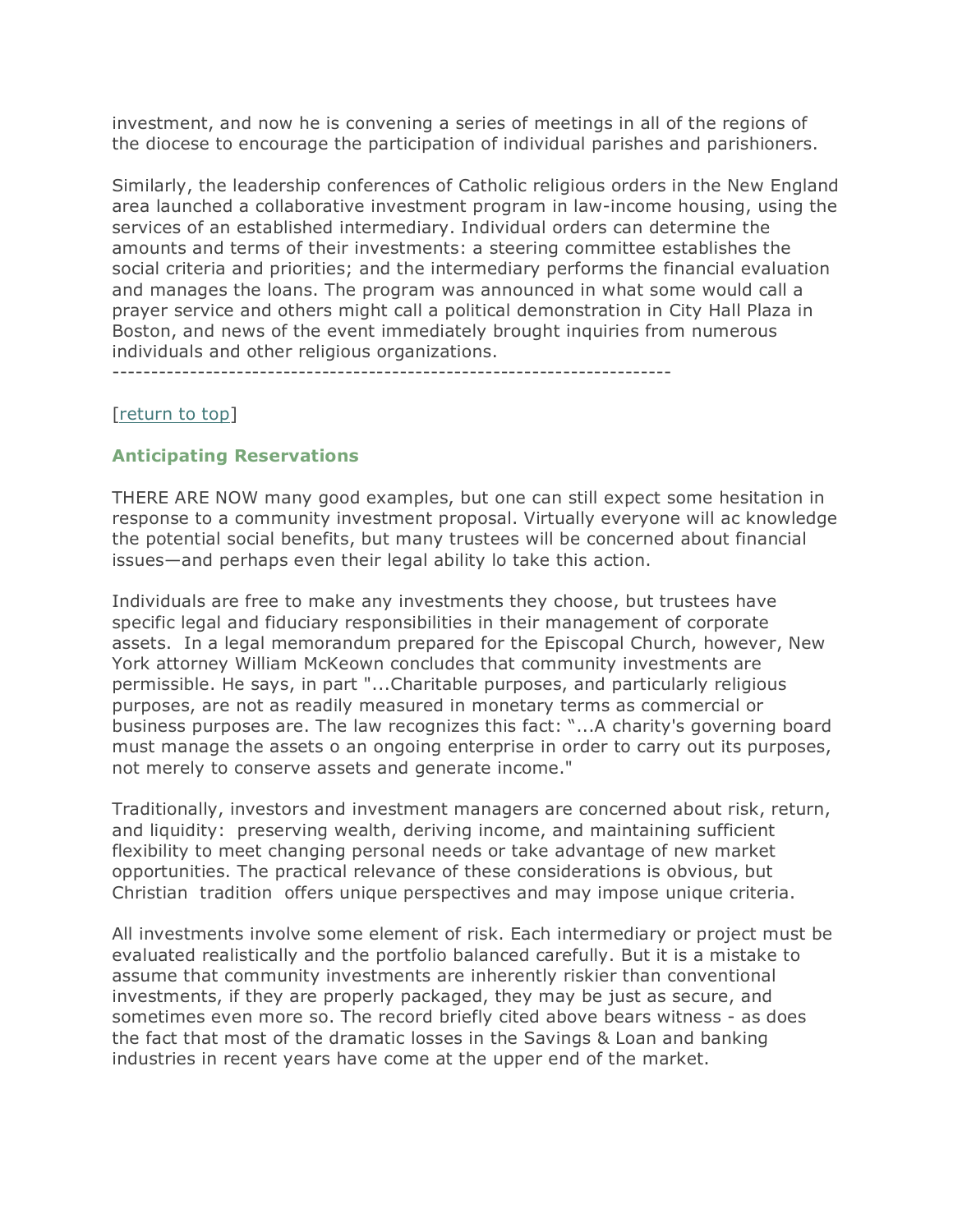In any event, financial risks must also be weighed against the vulnerability of a project's intended beneficiaries. What is the risk of human suffering if the project does not proceed? The central metaphor of the Christian faith is the story of Jesus coming to terms with risk, fear, and sacrifice. The challenge for Christians is not to avoid all risk, but to accept necessary risk for the right cause.

A greater concern for many investors may be the rate of return. The potential varies from project to project, but in general, community investments offer only modest returns, the lower end of conventional market opportunities.

At first, trustees may respond to a community investment proposal by com- paring its anticipated return with the overall portfolio average, but this is like comparing the proverbial "apples to oranges." Most community investments should be compared with other fixed- rate securities or deposit accounts, not equities. Properly calculated, it should be possible to transfer a meaningful percentage of virtually any portfolio to community investments with limited impact on total return.

The need for income may also bear some scrutiny. Religious institutions typically look to investment income for both operating expenses and mission funds. It is understandably tempting to make every effort to maximize return if those earnings are supporting charitable programs. However, community investment can enhance the social contribution of the church, even if it somewhat reduces investment earnings, because the combined impact of charitable gifts and investments—of social services and community economic development—will be greater than the impact of a somewhat larger grant fund alone would have been.

If \$100,000 from bonds paving, say, 7 percent is moved into community investments at 4 percent, the institution will lose S3.000 per year of grant- making capacity. But for every grant dollar lost. S33 of community investment capital will be committed to similar purposes!

Catholic Worker founder Dorothy Day was fond of reminding religious leaders that money lending at interest was forbidden in the early church. Most church members today are neither aware of this prohibition nor can they imagine its rationale. But the economist John Kenneth Galbraith explains that the "economy" in biblical times was very primitive. Most people labored to meet their basic needs - and borrowed only when they did not have enough. In that context, it was considered inconsistent with the spirit of Christian community io lake advantage of someone in a time of distress bv imposing an interest charge.

With the advent of market capitalism, people began to borrow in order to go into the marketplace and make more money. In this context, it seemed reasonable to expect a share of the profits. Nonetheless, despite the dramatic economic changes of the past two millennia, it is important to acknowledge that there are still millions who labor to meet basic needs and are unable to do so because they lack access to the capital necessary to acquire productive resources. If the "least of these" are truly the focus of a Christian economy, one cannot help wondering if early Christian traditions might yet have relevance. Finally, there is the concern for liquidity,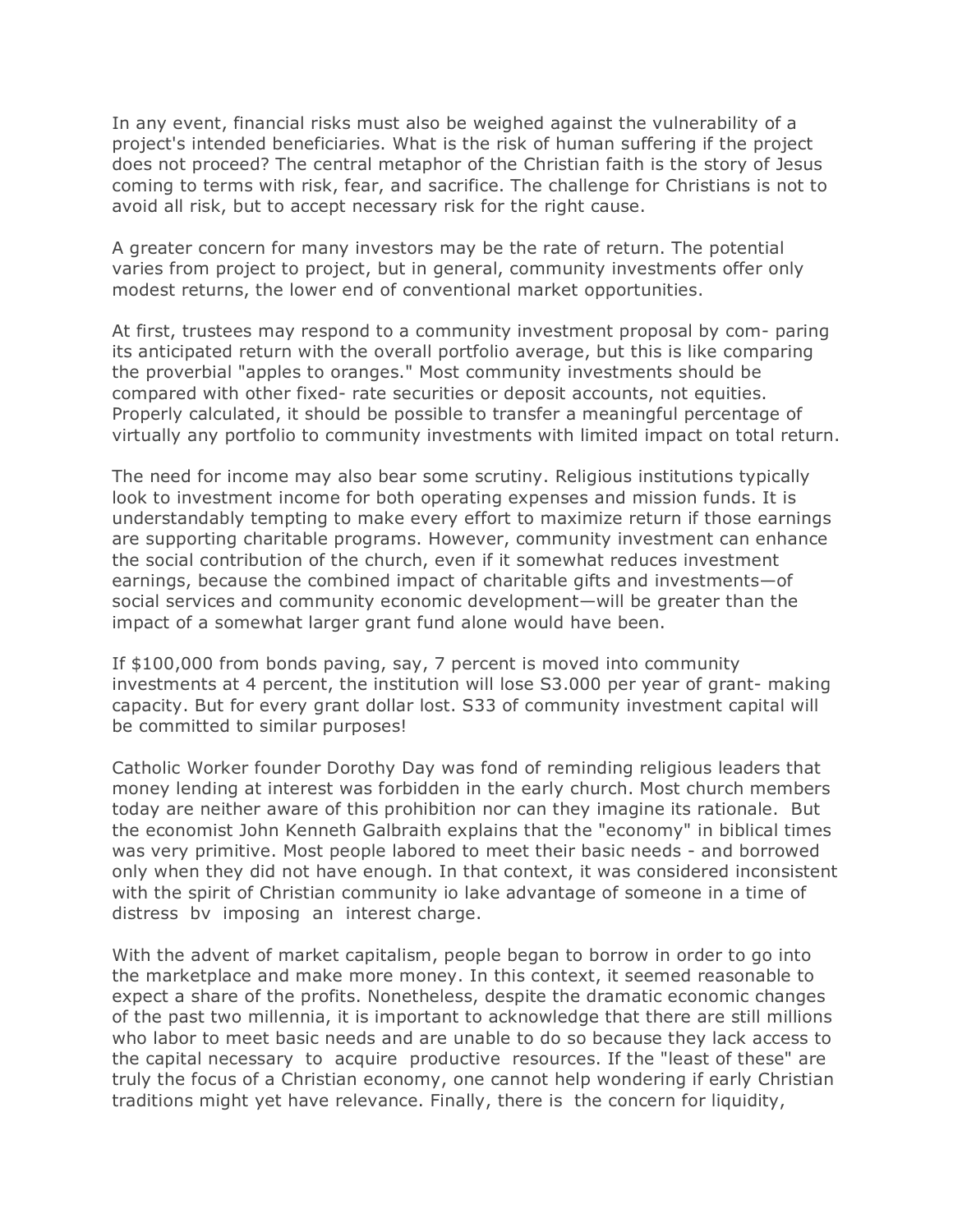investors typically accept lower return on some investments in exchange for lower risk or greater liquidity, and this can also be a barrier to increasing the volume of capital for community development. Here it is useful to repeat that community investments offer a wide range of opportunities and terms, from liquid accounts to deposits and loans of virtually any length. Remember that the term "faithful" implies not only belief and commitment, but perseverance as well.

------------------------------------------------------------------------

### [return to top]

### **The Widows Mite**

ULTIMATELY, investment should be as much of a sacrament as any other act of a faithful person. Many charitable institutions define their charitability solely by their use of investment earnings, not the nature of the investments themselves. But the consistency of ends and means is a basic tenet of moral philosophy. Mahatma Gandhi, who recognized the inescapable relationship between faith and finance when he said. 'To the poor, God can only appear as a loaf of bread," also observed:

They say' "means are after all means." I would say, "Means are after all everything." As the means, so the ends. The Creator has given us control over means, none over the end. Realization of the goal is in exact proportion to that of the means.

The investments referred to throughout this article as "community investments" are still known to many as "alternative investments." To date, in fact, they have been an experiment for most investors. Now, with the successful record that has been established, and with gospel imperatives in mind, perhaps it's time for community investment to become the norm of religious practice.

The Interfaith Center on Corporate Responsibility, which tracks the social investment initiatives of 250 Protestant ' denominations, Catholic orders, and other religious institutions, estimates that their community investments currently total approximately S250 million (with the United Methodist General Board of Pensions accounting for SIOO million in low-income housing). It is an impressive amount of money—but it still represents only two-thirds of 1 percent of ' the S35 billion value of these portfolios. '

When Jesus compared the offerings made by the wealthy men and the poor widow, he observed that the measure of faith is not the number of dollars, but rather the degree to which we give of our substance rather than our surplus. Religious institutions have provided critical leadership in the community investment field, affecting the lives of thousands of low-income people, and set valuable precedents for other institutions and individual investors. But we can do better.

# **Resources : Economics As If Values Mattered**

www.equitytrust.org/res\_econ03.html **The Spirit Of Work**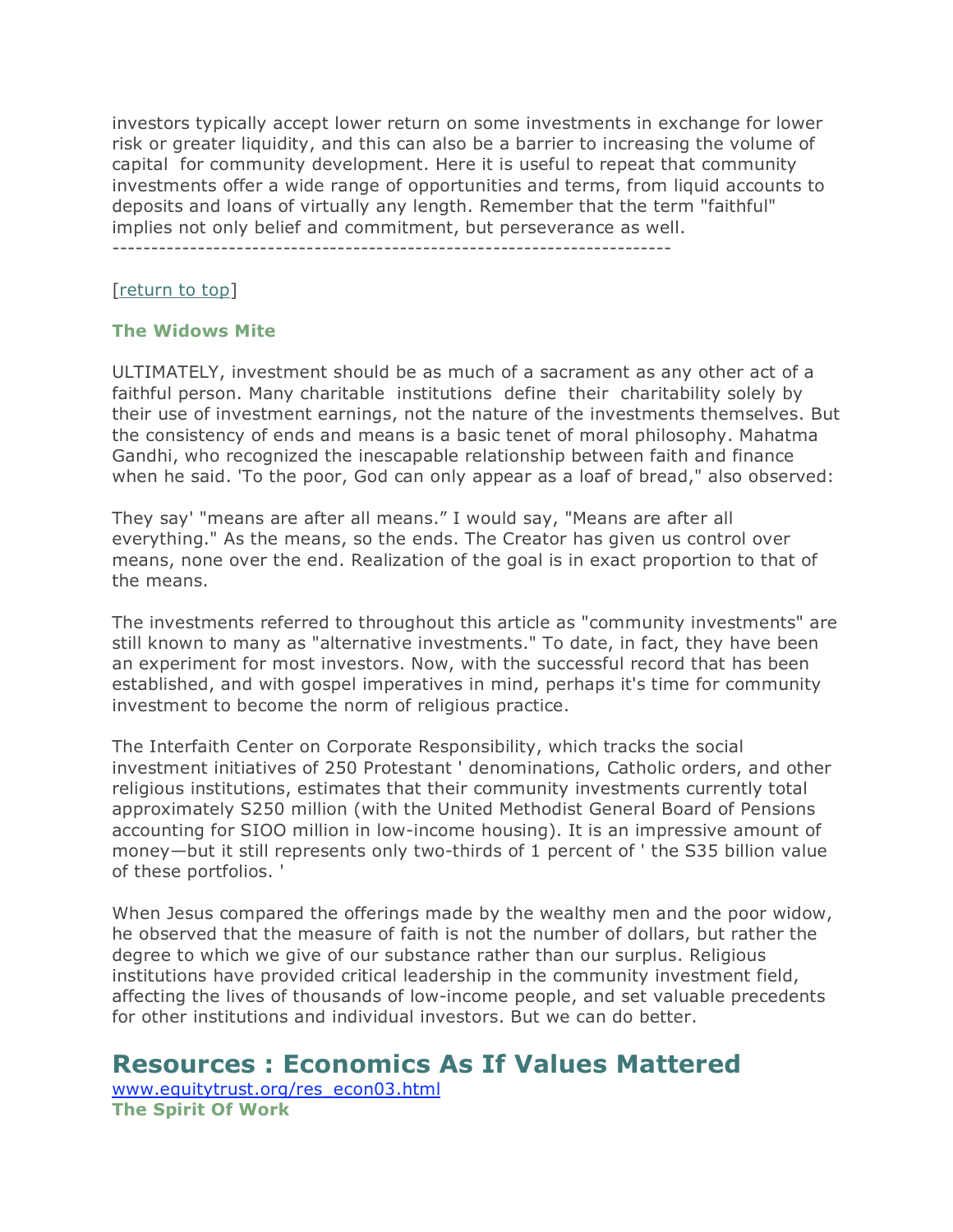Last in a three-part series redefining land, labor, and capital. Reprinted with permission from *Sojourners Magazine* March 1994 BY CHUCK MATTHEI

Jump to a section:

- \* Work And Wages
- \* Equity In The Workplace
- \* Any Job Or No Job

------------------------------------------------------------------------

THE ECONOMIC challenges confronting us, none is more complex and contentious than the problem of employment. The character and culture of labor are changing, even more than that of land or capital. From the definition of meaningful work to salary scales, corporate structures, and strategies for job creation, less consensus exists in this sector about values, goals, and the means of achieving them.

#### **Work And Wages**

WHEN THE PUBLIC LEARNED that the president of the United States of America received nearly a half-million dollars in annual compensation, all hell broke loose. Contributions dropped off. The president was forced to resign, and. for a few months in 1992. a flurry of investigative reporting about salary scales in both the non-profit and for-profit sectors of corporate America filled the airwaves. The Chronicle on Philanthropy surveyed CEO salaries among major non-profit institutions, discovering that three-quarters of the CEOs received more than S100, 000 a year and nearly a third more than S200, 000. A study by City Limits focused on the low wages paid to rank-and-file service workers by some of the same organizations. And when President Bush traveled to Japan with an entourage of American auto executives, the national media pointed out that the ratio of highestto-lowest paid in the average Japanese corporation is only 15-to-l. while in the United Slates it is nearly 100-to-1.

In the midst of this debate, the MacNeil/Lehrer News Hour assembled a panel of experts to discuss appropriate standards for charitable organizations. One argued that non- profit executives should be paid according to conventional business norms because the leaders of charities also have substantial responsibilities and have to socialize with their corporate counterparts. Another said instead that compensation should be based only on the practices of other non-profit organizations (a rather circular argument. But no one spoke of the other employees of these organizations: no one acknowledged the many othersatisfactions and privileges of leadership: and no reference was ever made to the poor, whose needs are the raison d'etre of so many of these institutions.

Should a foundation officer's salary reflect in any way the circumstances of the foundation's grantees, or a community development worker's salary the condition of the community? What's the responsibility of a pastor to the flock of to the "least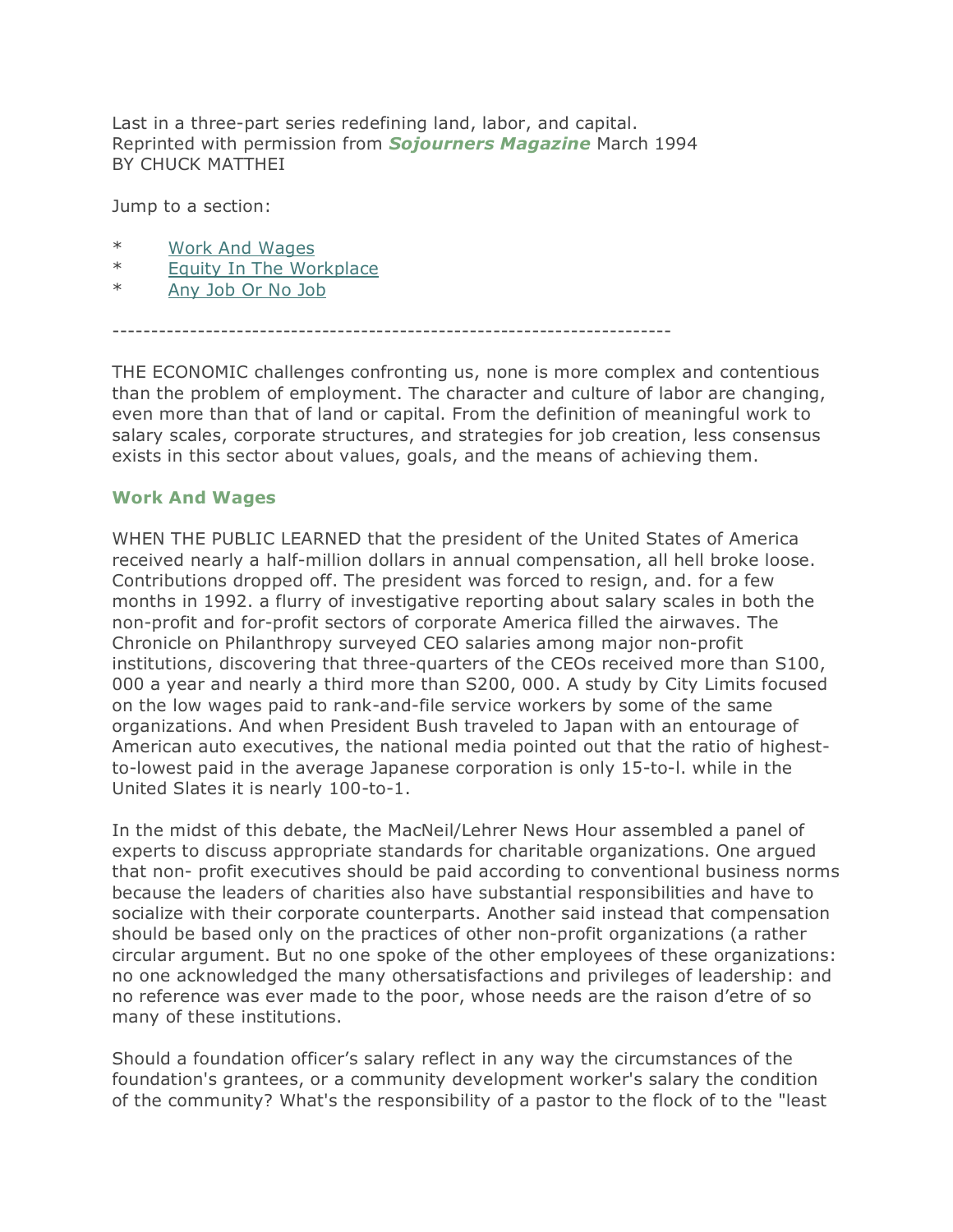of these"? Perhaps the panelists didn't address these questions because so many practitioners don't.

GANDHI CREDITED JOHN Ruskin's book, Unto The Last, with bringing about "an instantaneous and practical transformation in my life," citing its teachings that the good of the individual is contained in the good of all and that ail useful work is of equal value. It is an appealing philosophy for those who profess that all are equal in the eyes of God, but one that seems difficult to put into practice in the modem market economy. In fact, very few churches and charitable organizations even try to articulate a philosophy of compensation, to explain how they value life and labor and the respective contributions of their employees.

Of course, some interesting exceptions and experiments are well known. The Catholic Worker continues in its 60th year of voluntary poverty. A few organizations have experimented with compensation based solely on need. One owned several buildings and a small fleet of vehicles; staff received housing, food, transportation, medical care, as well as payment for school debts, dependents, and other special needs, and a small stipend.

The practical advantages of such an approach can be significant. For an avenge of roughly S8,500 per adult per year, it was possible for that organization to ensure staff members a standard of living and supportive environment that would have been difficult to replicate even with three or four limes that amount as an individual or individual family unit in most markets. Low operating costs meant that very little time and few resources were spent on fund raising: services could be provided to those in need regardless of their ability to pay: and new programs could be initiated, or staff added, without the usual delays and limitations imposed by conventional costs.

At the same time, it's often hard to sustain such a practice.

Policymaking and administration can be time-consuming and complicated. Age and family life may bring additional pressures and concerns. And if intimacy and a dose community of support are the positive side of the coin, for many modern Americans, an uncomfortable feeling of dependency or invasion of privacy may sometimes be the other. As Dorothy Day used to say, somewhat ruefully, "Voluntary poverty means giving up your privacy: anyone can wear old clothes."

The organization mentioned above if now moving toward a more conventional salary scale. Another switched to a modest standard, equal for all staff regardless of position, but with some additional consideration for dependents. Some continue the original experiment. Perhaps there is no simple standard. If the world is a supper table, the serving bowls are in front of us, and we are asked to fill the plates, perhaps the best we can do is look across the table at our brothers and sisters and follow St. Augustine's advice to "love God and do as you please." Still, enormous discrepancies in income, and persistent discrimination based on factors such as gender, suggest that the "social mortgage" on labor is not being paid. ------------------------------------------------------------------------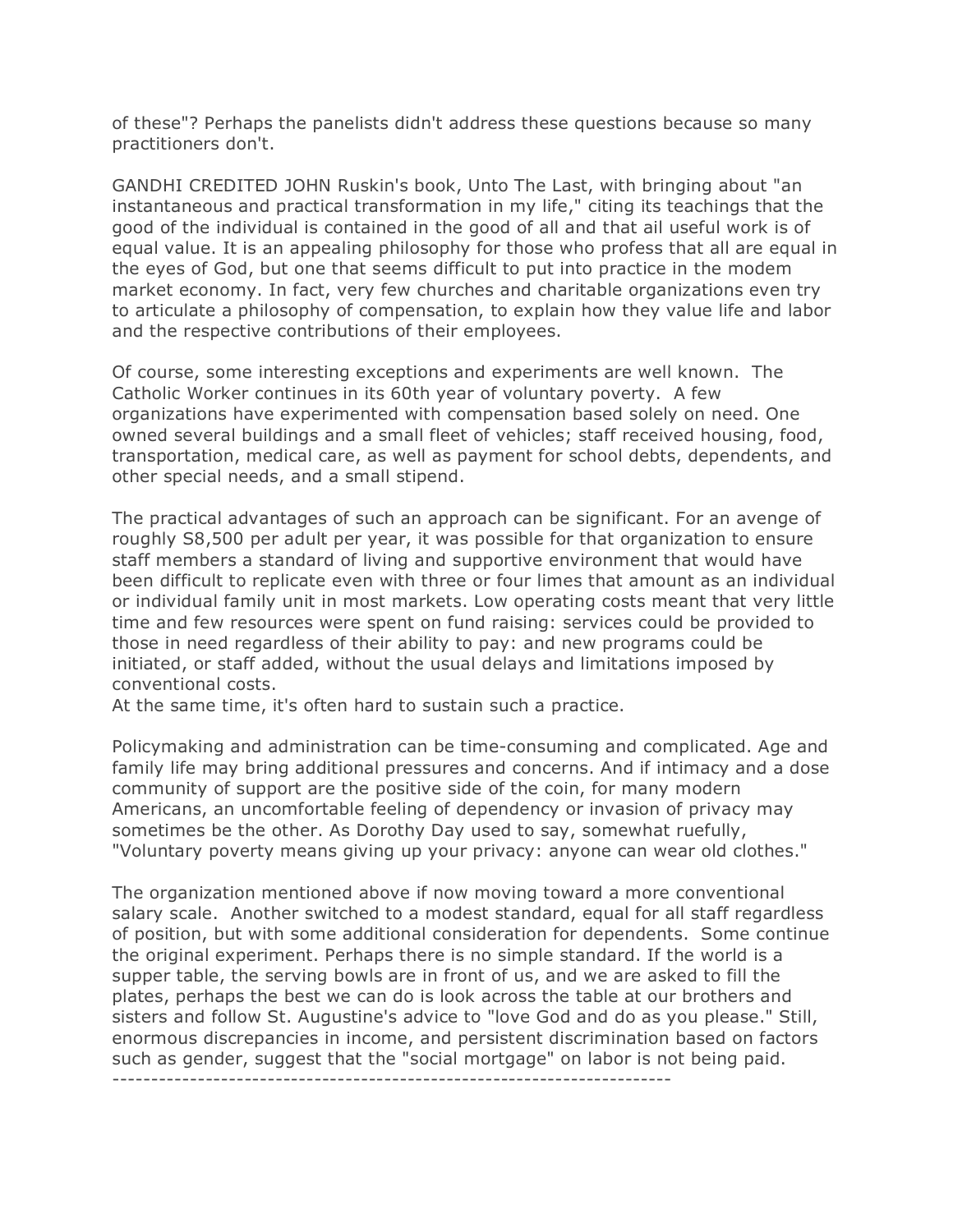## [return to top]

#### **Equity In The Workplace**

ALL OF THESE EXPERIMENTS are instructive. Unfortunately, there's not vet any provision for non-profit managers and members to meet regularly and share their experiences. In a small but growing segment of the for-profit sector, however, an active exchange is taking place. The Social Investment Forum first brought together individual and institutional practitioners of socially responsible investment. Then came the Social Venture Network, an eclectic gathering of CEOs, entrepreneurs, developers, high net-worth investors, and even a few non-profit leaders. These have now been joined by Business for Social Responsibility (BSR), with a national membership of 700 firms of varying sizes and types.

"Socially responsible" is self-defined. None of these associations has established specific standards, chough they do publicize the "best policies and practices" in categories including pay scales, benefits, and other labor practices. They don't take stands on public policy matters, but many BSR members actively supported the recent national family leave legislation, for example.

Ultimately, equity in the workplace has to be measured not only by salaries, benefits, or working conditions, but by the structure of ownership itself. Some of these "responsible businesses" have made provisions for profit-sharing: relatively few, however, have yet taken steps toward employee participation in ownership, Some employee ownership programs are initiated by management, as with Springfield Remanufacturing in Missouri, which followed a management buy out by offering workers a role in ownership, even training them to read balance sheets and participate in the financial operations of the company. Others represent an effort by workers to save their jobs. Traditionally, many unions were wary of integration into management or ownership, but attitudes are changing. And in cases like the airline industry, a share in ownership has been the only available compensation for employees faced with the prospect of making multibillion 'dollar concessions.

The National Center for Employee Ownership estimates chat employees hold the majority interest in approximately 2.000 U.S. companies, with more than 1.5 million workers represented. A much larger number have some kind of employee stock ownership plans. Some of these plans were motivated by tax benefits for the business; increasingly, however, employ participation in ownership is becoming a part of organizational development and management strategy.

Ownership issues should also be a concern for conscientious investors. Perhaps the reason that the furor surrounding United Way didn't spill over to other non-profit institutions (whose practices are not very different) is that United Way's income is so directly related to payroll contributions, while many others rely on endowments and investment portfolios.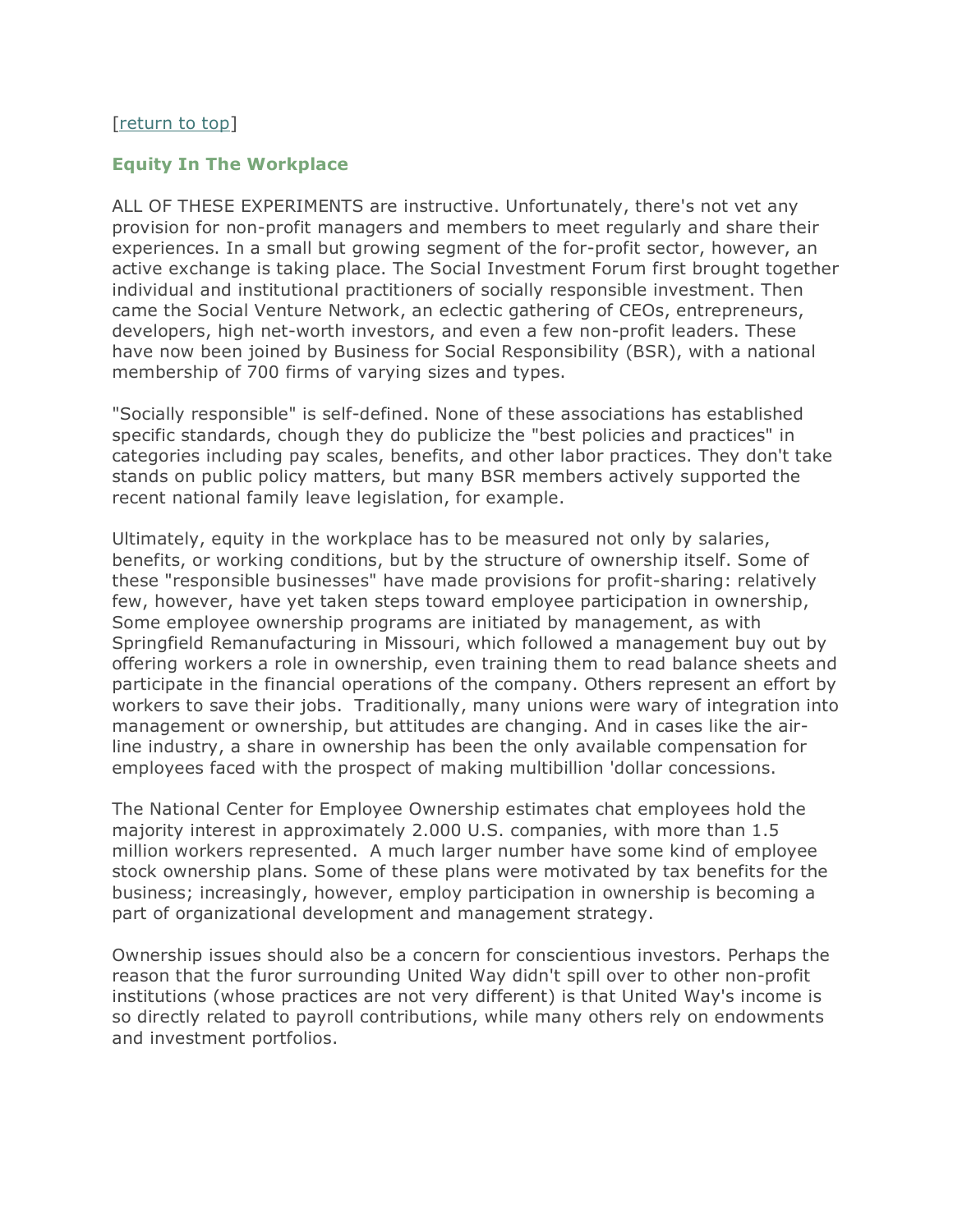We immediately contrasted the United Way president's salary with our own, but we ignored these issues in other organizations because we've lost sight of the human origins of stock dividends.

Catholic social teaching, for example, asserts the "primacy of labor over capital." If a choice must be made, the dignity and needs of the person, the worker, are to be given priority.

In the community development field, some hybrid debt- equity instruments have been designed that provide start-up enterprises with the more flexible and risktolerant capital characterizes of equity investments, but respect the interests of workers by limiting the potential for appreciation, regulating the control of shareholders, or providing an option for a future employee buy-out. But unless workers are also stakeholders, the "partnership" represented by conventional stocks is really no partnership at all.

------------------------------------------------------------------------

# [return to top]

# **Any Job Or No Job**

OF COURSE, FOR MANY AMERICAN workers today, the overriding concern is not income or even equity, but simply finding or keeping a job. Despite recent improvements in monthly unemployment statistics and other economic indicators, millions of blue- and white-collar workers alike are still jobless or very much at risk.

Unions are struggling to preserve existing jobs. Some have made important progress in internal reform and renewal. A few notable victories have been achieved, but overall their role in the work force has continued to decline as industries change and companies downsize.

Most, though not all, of the BSR members are small, non-union businesses. Some show encouraging signs of growth, and some offer unusual benefits and quality jobs, but their long-term potential for job creation is still uncertain.

As traditional jobs disappear a great deal of media attention has focused on microenterprise or self-employment. Inspired by the extraordinary example of the Grameen Bank of Bangladesh, which pioneered the peer-group model of lending to overcome the lack of collateral, and has successfully made tens of thousands of small loans to the rural poor. a growing number of U.S. micro-loan funds have become loosely grouped under the Association for Enterprise Opportunity.

The largest of these is the Working Capital Fund in New England. With initial funding and capitalization from four foundations, three banks, and the federal government. Working Capital has made nearly 800 loans in less than three years, with a repayment rate of more than 98 percent. A network of 52 local non-profits and public agencies serve as the fund's "enterprise agents," marketing the program and providing training and technical assistance.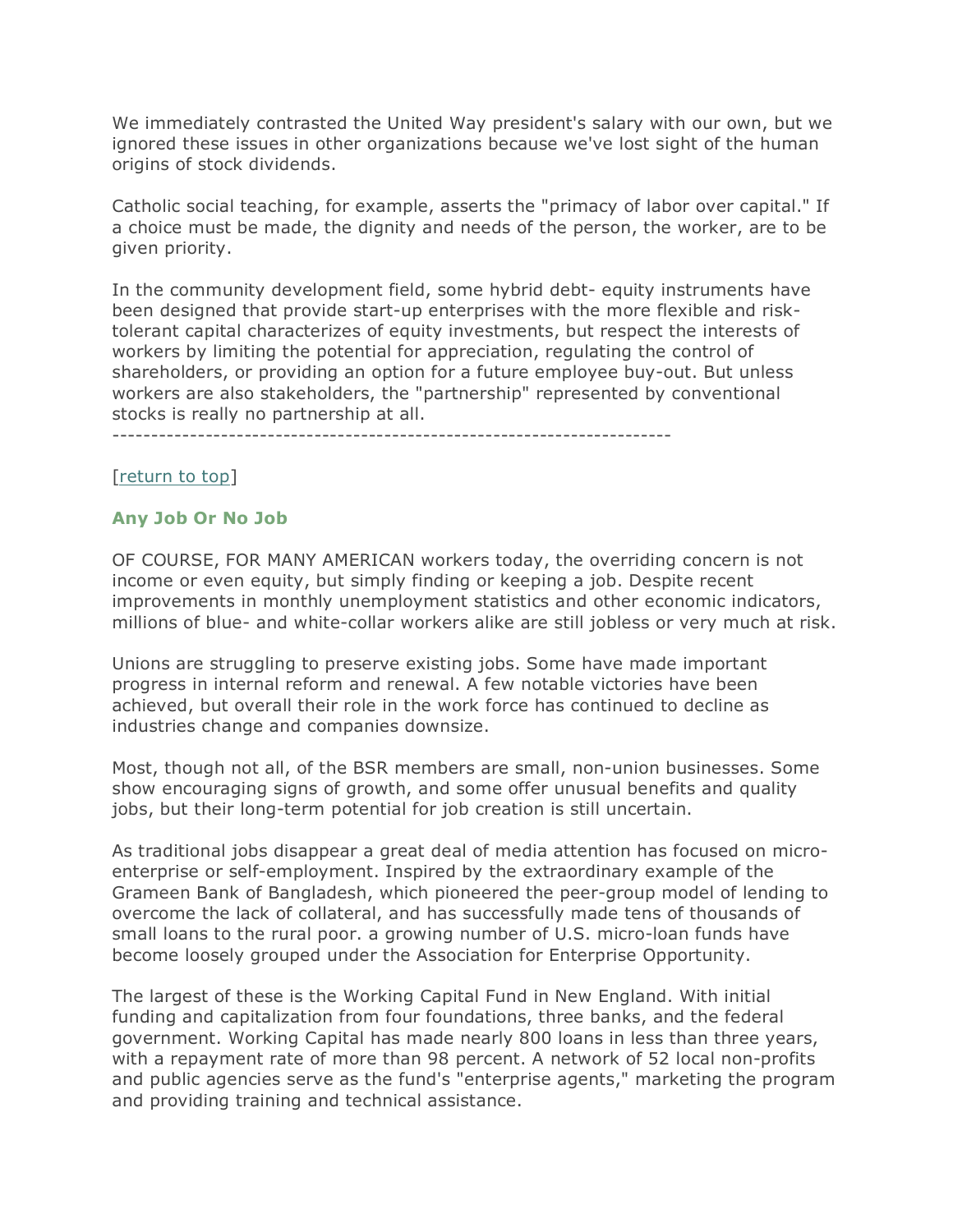Prospective borrowers form groups of four to eight members, complete a fivesession training program, and become eligible for loans between S500 and S5,000 for terms of six months to one year. Working Capital enables the working poor, earning 60 to 30 percent of median income, to supplement family income. The fund estimates that S5, 000 in credit can often produce S2.000 to S4.000 in increased earnings.

Through this experience, people in the informal sector may develop skills that will give them access to the conventional job markets. As yet, however, most microenterprise programs in the United States do not reach the very poor, and they're more a strategy for income enhancement than true job creation. They aren't a substitute for the jobs being lost in established industries—as was painfully clear when, on the same day that the province of Ontario unveiled an ambitious new lending program with hopes of generating more than 300 new micro-businesses. IBM announced another 1,900 layoffs at its Windsor plant alone.

GENERALLY SPEAKING, EMPLOYMENT initiatives for the poor follow one of two strategies. They may try, through training and advocacy, to gain access to good jobs in industries that do not now hire many poor people. Or they may try to improve the quality of jobs in industries that do. In this latter category, one of the most interesting and successful ventures is Cooperative Home Care Associates (CHCA), an 8- year-old worker-owned business in the South Bronx.

CHCA employs 300 African-American and Latina women. 90 percent of whom were formerly on public assistance. It has begun to transform home health care into meaningful full-time employment, setting new industry standards and influencing public policy in the process. Wages for CHCA members have risen to S6.90 per hour plus benefits, and work has increased on average 20 to 34 hours per week, with opportunities for participation in governance and a culture of respect for workers. As a result, turnover at CHCA is only 20 percent, compared to the industry average of 45 percent.

Some experiments in low-income worker buyouts, such as the Workers' Own Sewing Company in North Carolina, have been successful, but start-ups provide an opportunity to choose a new work force for their personal qualities and interest in cooperatives. CHCA established the non-profit Home Care Associates Training Institute with the goal of launching four similar businesses within five years. The first of these began operation in February 1993 in Philadelphia, and now has 23 employees: The next is due to open in Boston in March 1994.

Will any or all of these strategies be sufficient to meet employment needs, especially those of the poor and marginalized? At this point, no clear solution exists. These and other strategies may have roles to play, yet in the wake of the recent NAFTA debate, one is left with the feeling that both sides may have been right; the proponents in arguing that the world economy is heading in that direction and others might step forward if the United States did not: the opponents in recognizing that with or without NAFTA, the poor and traditional workers in every country are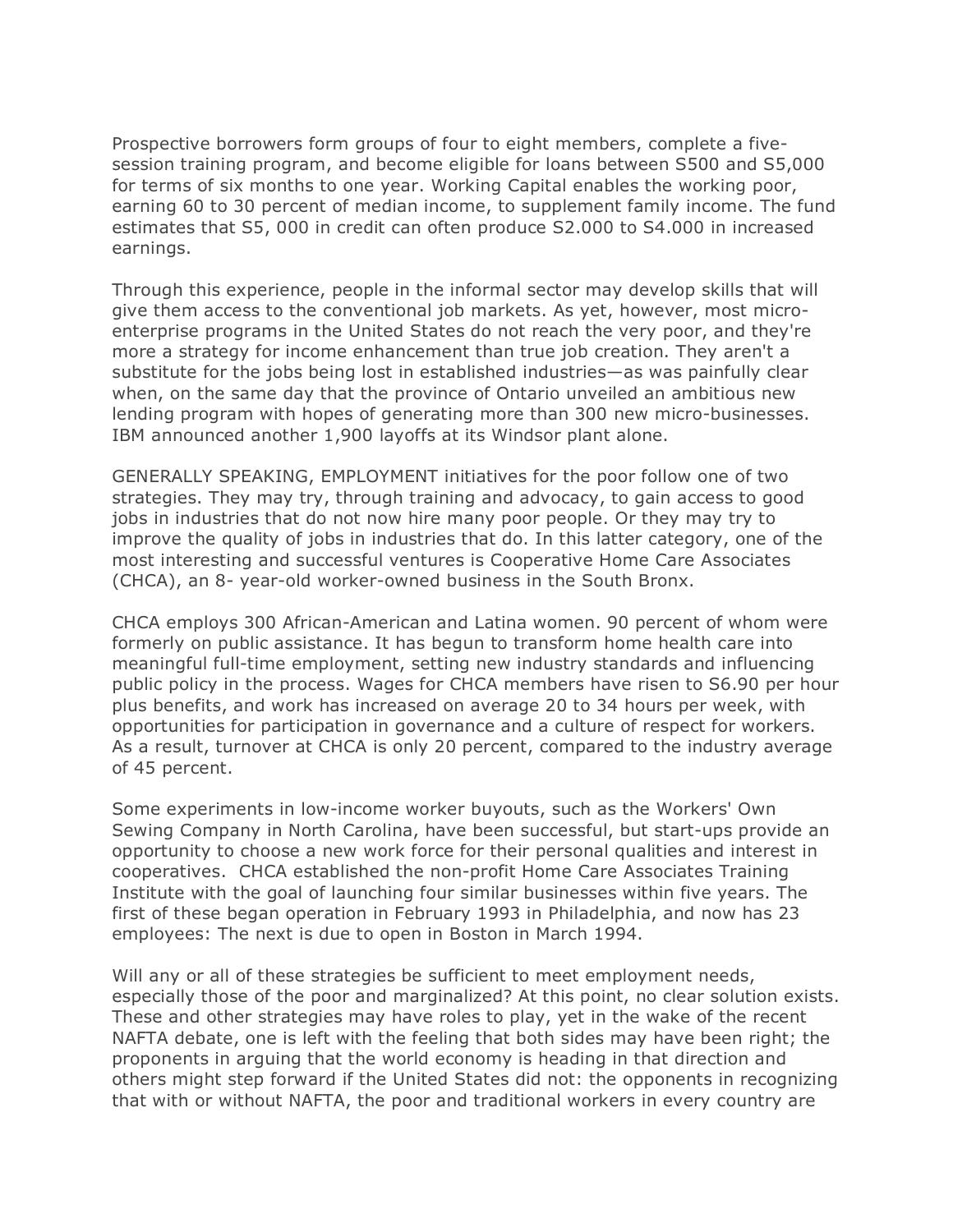increasingly disadvantaged, and far too little is being done to protect or assist them.

THE JUGGERNAUT of the modern market economy often seems unstoppable. Traditional cultures continue lo decline and people leave the land, though millions have vet to find any meaningful place in an urban economy.

A minority of social scientists like Charles Geisler at Cornell University, point to a significant correlation between landlessness (urban as well as rural) and poverty. Yet public policies give no serious consideration to resettlement, even for immigrant populations of rural people. The Catholic Diocese of Oakland, California, is trying now to assist a community' of Southeast Asian families who may spend a lifetime on welfare in a Bay Area slum because there is no credit or other assistance available to help them obtain farmland.

Another lesson that Gandhi claimed to have learned from Ruskin was "that a life of labor, i.e.. the life of the tiller of the soil and the handicraftsman,. is the life worth living." Because of this conviction, a leading Western social critic once called him "the greatest living anachronism of the 20th century." But Gandhi was not opposed to technology as such, nor deluded by the romantic beauties of the rural landscape. He simply argued that "progress" should ensure for the masses of people the opportunity and dignity of labor and a better quality of life.

He never lost sight of the fundamental value of the human being or tried to separate the concept of "labor" from life itself, and his commitment to "bread labor" had more to do with overcoming the barriers of class than promoting an agrarian ideal. Perhaps he foresaw what we are now witnessing: the growing disintegration, for rich and poor alike, of the essential relationships among labor, production, compensation, and consumption.

Respect for labor has diminished, and millions are without sufficient skills or meaningful opportunities to work: much of what has come to be known as "work" yields no certain or tangible product: popular culture celebrates many whose wealth bears no relation to their real productivity and yet all of us are acculturated to increasing consumption.

When The New York Times observed that. "Pushed by poverty and pulled by a perverse interpretation of the American Dream," thousands of children are being lured into the drug trade; you could hear an echo of the early American Quaker, John Woolman. Distributive issues have always been with us, and they are becoming increasingly insistent, complex, and global.

This isn't an easy challenge to face. In a workshop on the reality of class in American society, at the University of North Carolina's Institute of Arts and Humanities, a panel of professors presented a pyramid-shaped chart of income distribution in the United Stales. An eager freshman raised his hand and asked.' "How do you think the chart should look?" but no one would venture an answer. Such silence underlies the cynicism in a review of the new book by former Harvard